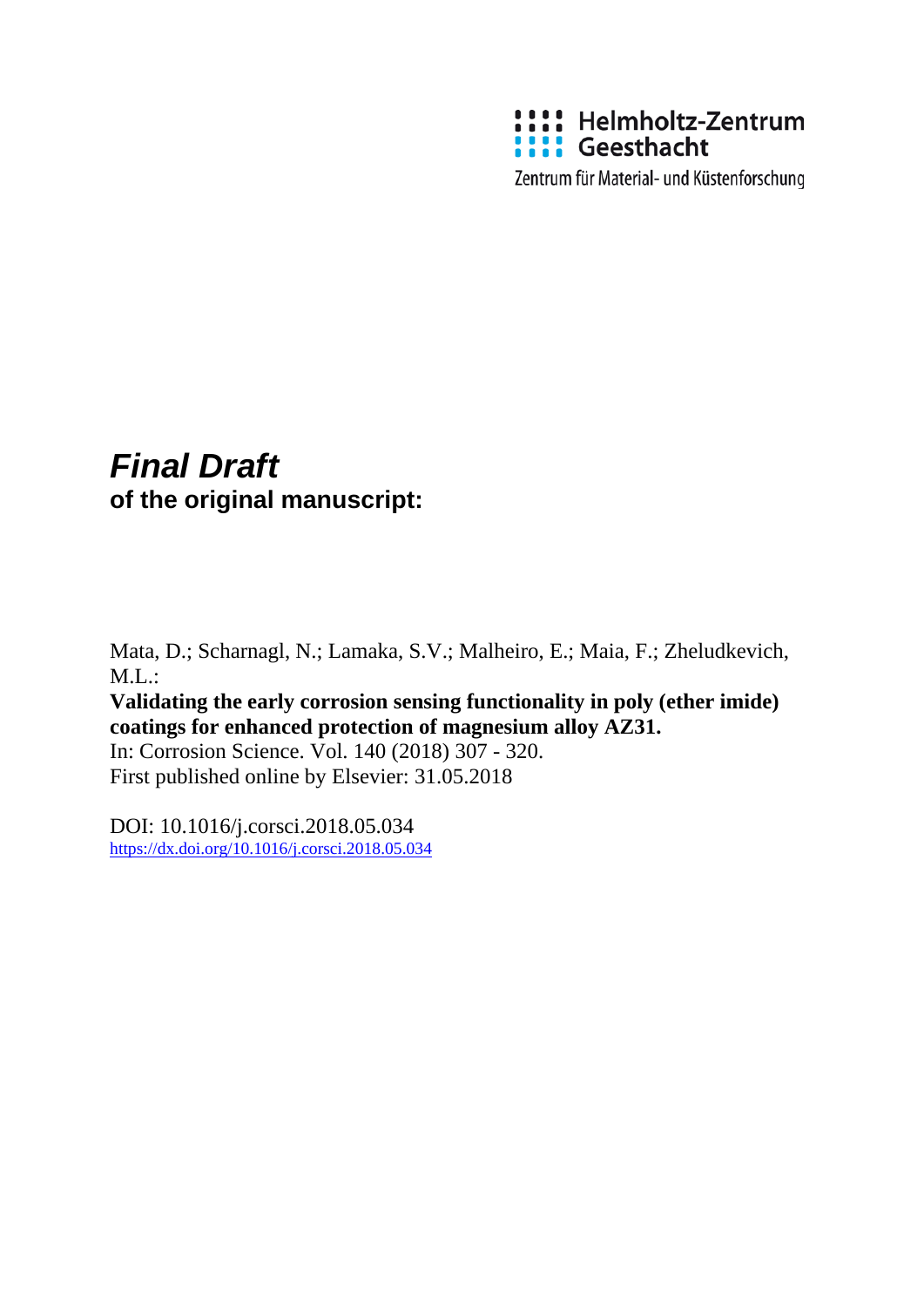# CCEPTED

#### **Validating the early corrosion sensing functionality in poly (ether imide) coatings for enhanced protection of magnesium alloy AZ31**

D. Mata<sup>a</sup>, N. Scharnagl<sup>b\*</sup>, S.V. Lamaka<sup>b</sup>, E. Malheiro<sup>a</sup>, F. Maia<sup>a</sup>, M.L. Zheludkevich<sup>b,c</sup>

aSmallmatek - Small Materials and Technologies, Rua dos Canhas, 3810-075 Aveiro, Portugal

b Institute of Materials Research, Helmholtz-Zentrum Geesthacht, Max-Planck-Straβe 1, 21502 Geesthacht, Germany. E-mail: nico.scharnagl@hzg.de

<sup>c</sup>Faculty of Engineering, Christian-Albrechts-University of Kiel, Kaiserstr. 2, D-24143 Kiel, Germany

#### Graphical abstract



#### **Highlights**

- Bifunctional coating is proposed to enhance the service life of corrosion susceptible AZ31 alloy
- The pH changes following corrosion outbreak trigger both corrosion sensing and self-healing functionalities
- Observations evidence correlation between kinetics of color signaling and corrosion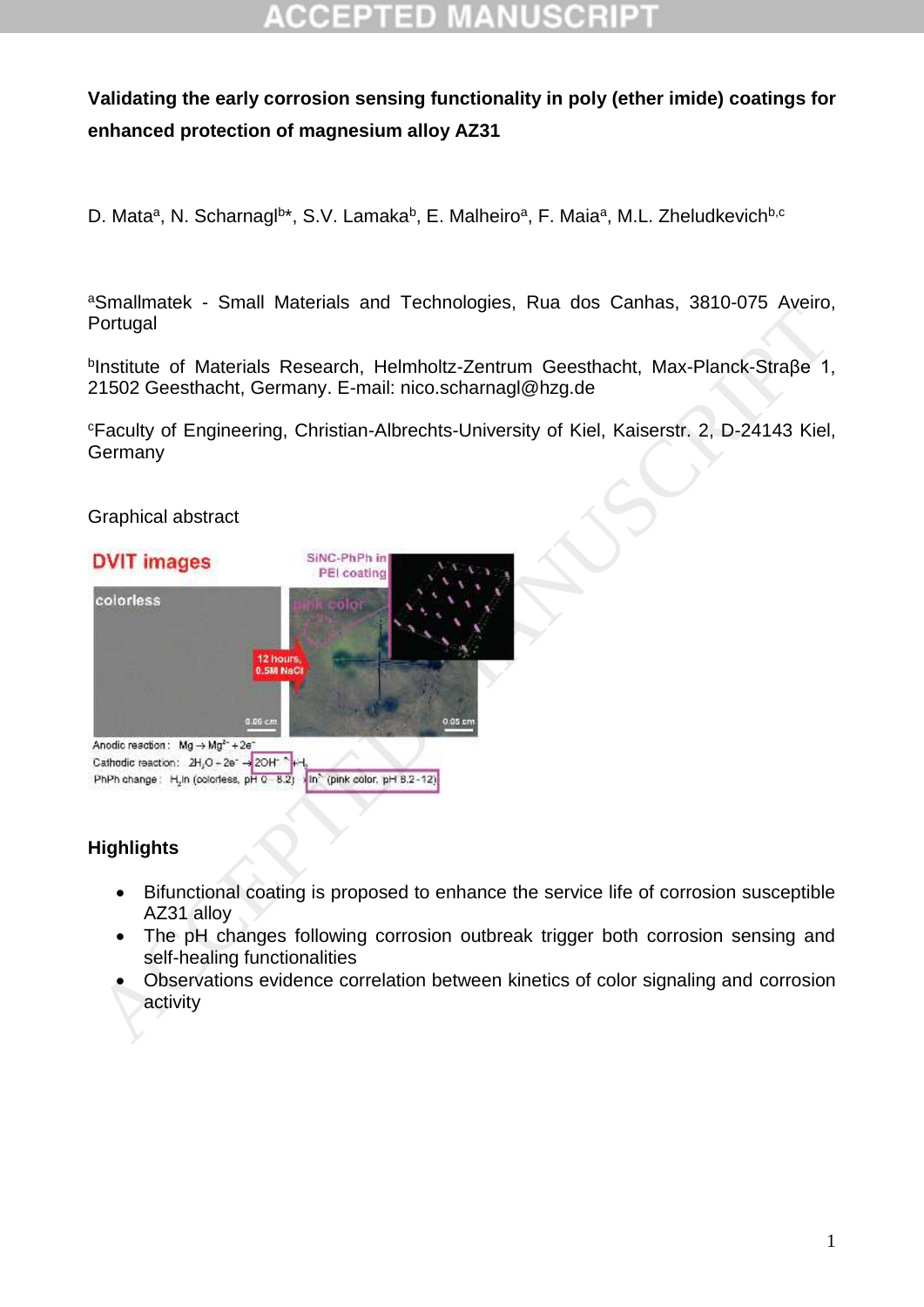## CCEPTED MA

#### **Abstract**

This work reports on the validation studies of early corrosion sensing poly ether imide (PEI) coatings with incorporated pH-sensing phenolphthalein loaded silica nanosized capsules (SiNCs-PhPh) on AZ31 magnesium alloys. Immersion and drop tests validated the high sensing accuracy and PhPh color-signaling reproducibility of the coatings upon onset of corrosion. This behavior is correlated to the homogeneous dispersion of SiNC particle agglomerates confirmed by 3D Raman mapping and SEM analysis. Complementary differential video imaging technique (DVIT) assisted by electrochemical impedance spectroscopy (EIS) investigations provided clues for a good correlation between the kinetics of color signaling and the corrosion activity. Mechanistic insights into the pH-sensing/color-signaling functionality in PEI coatings are suggested. coatings upon onset of corrosion. This behavior is correlated to the homogeneous<br>
dispersion of SiNC particle agglomerates confirmed by 3D Raman mapping and SEM<br>
analysis. Complementary differential video imaging technique

**Keywords:** Magnesium, polymer coatings, EIS, Raman spectroscopy

#### **1. Introduction**

Magnesium and its alloys have emerged as advanced engineering materials with remarkable properties, triggering a rush for countless applications. Beyond their widely reported properties, such as high strength-to-weight ratio [1, 2], their top listed shortcoming has always been the low corrosion resistance [1, 2], which has hindered their structural applications across a broad range of industrial sectors.

On the way to find suitable corrosion protection systems for magnesium alloys, great efforts have been made in the last decades, whereby some successful engineering solutions have already been applied [\[3-5\]](#page-24-2). Various approaches were used to face the challenging intrinsic micro-galvanically stimulated corrosion in impure magnesium or common magnesium alloys. Alloying magnesium with rare-earth elements [\[6\]](#page-25-0) to reduce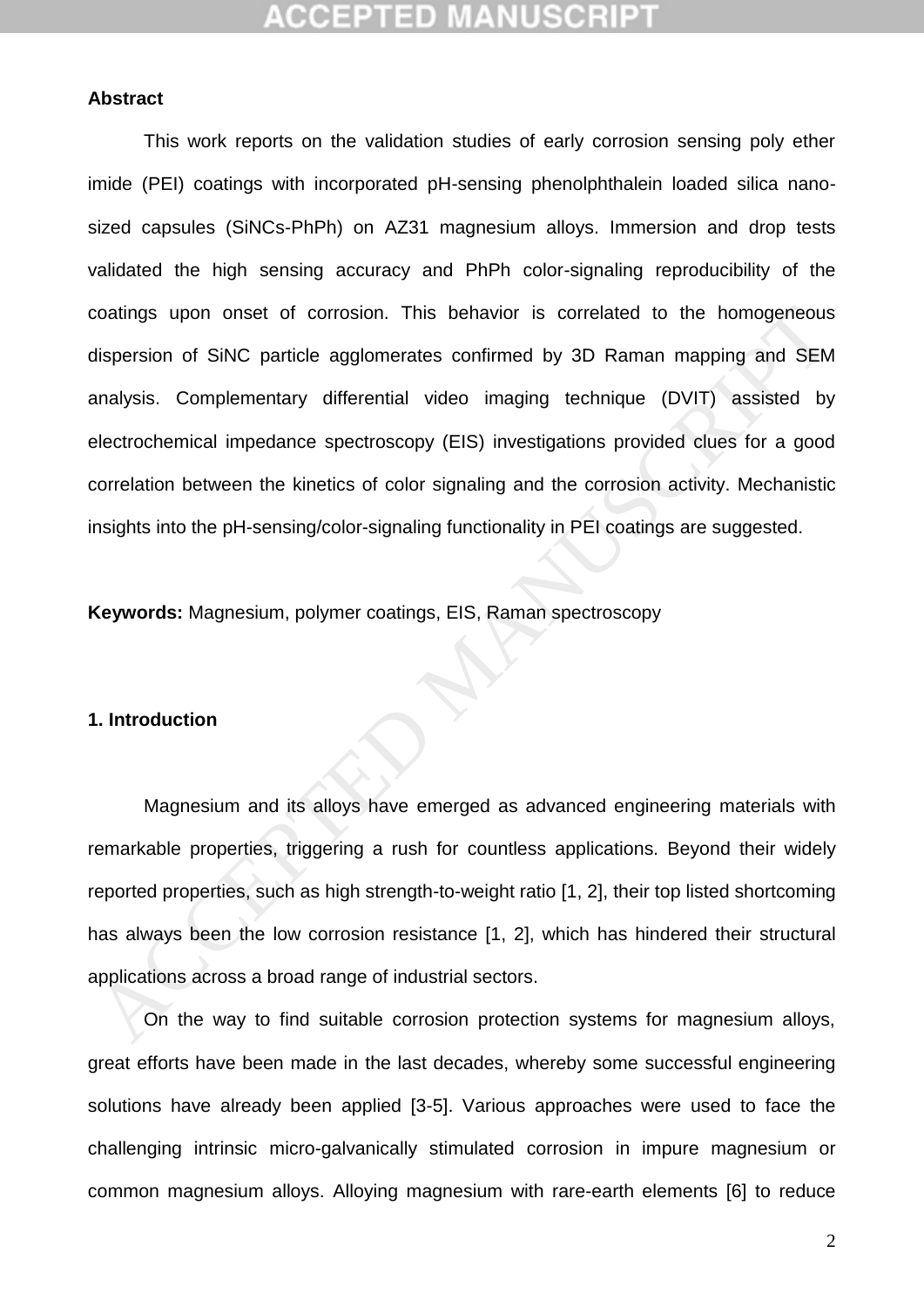the potential of galvanic coupling, or chemical etching of the alloy surface to reduce the presence of non-alloying elements like Fe, Cu or Ni and other contaminants [\[7,](#page-25-1) [8\]](#page-25-2), are just a few examples of approaches commonly applied. To pursue a more general approach to combat corrosion in magnesium alloys, efforts have been made towards finding suitable coatings, in which plating, conversion coatings [\[9\]](#page-25-3) and organic coatings are included [\[3-5,](#page-24-2) 10-12]. These acts as electrical, physical or physico-chemical barriers between magnesium or other metals (galvanic-coupling) and the corrosive environment [3-5, 12]. The most industrial relevant polymeric coatings for magnesium alloys are polyacrylates, polyurethanes, polyesters, polypyrroles and epoxies [3], among the latest sol-gel coating technology [13], mostly silanes. Other sol-gel coatings compositions have been developed as well, but are still in the maturation phase, such as hybrid organic-inorganic silanes [4], including epoxy-based [10-12, 14]. Overall, they represent a set of technical requisites to enhance corrosion protection, namely, high thermal and mechanical resistivity, high chemical stability, low water vapor and ion permeability, as well as an important outstanding adhesion [14, 15]. However, under the harshest working conditions, especially in Cl- containing environments, most of the polymeric systems partially fail to prevent the ingress of Cl- . Ultimately, this leads to the onset of corrosion of magnesium and the destruction of the native  $Mg(OH)_2$  protective layer. These events set localized alkaline conditions alongside with the precipitation of Mg(OH)<sup>2</sup> products at large extent [12, 16, 17], which when combined, compromise the adhesion of the coating and, as a result, the loss of its primary corrosion protection. 10-12]. These acts as electrical, physical or physico-chemical barriers between<br>magnesium or other metals (galvanic-coupling) and the corrosive environment [3-5, 12]<br>The most industrial relevant polymeric coatings for magn

Encouraging results on investigating other class of polymers, better suitable to protect magnesium against corrosion, have been found under the study of promising poly (ether imides) (PEI) with self-healing properties [\[15,](#page-25-8) [18-22\]](#page-26-1). Important milestones were accomplished in the last years, briefly: (1) optimized pre-treating procedures for AZ31 magnesium alloy have significantly enhanced the adhesion of PEI and other coating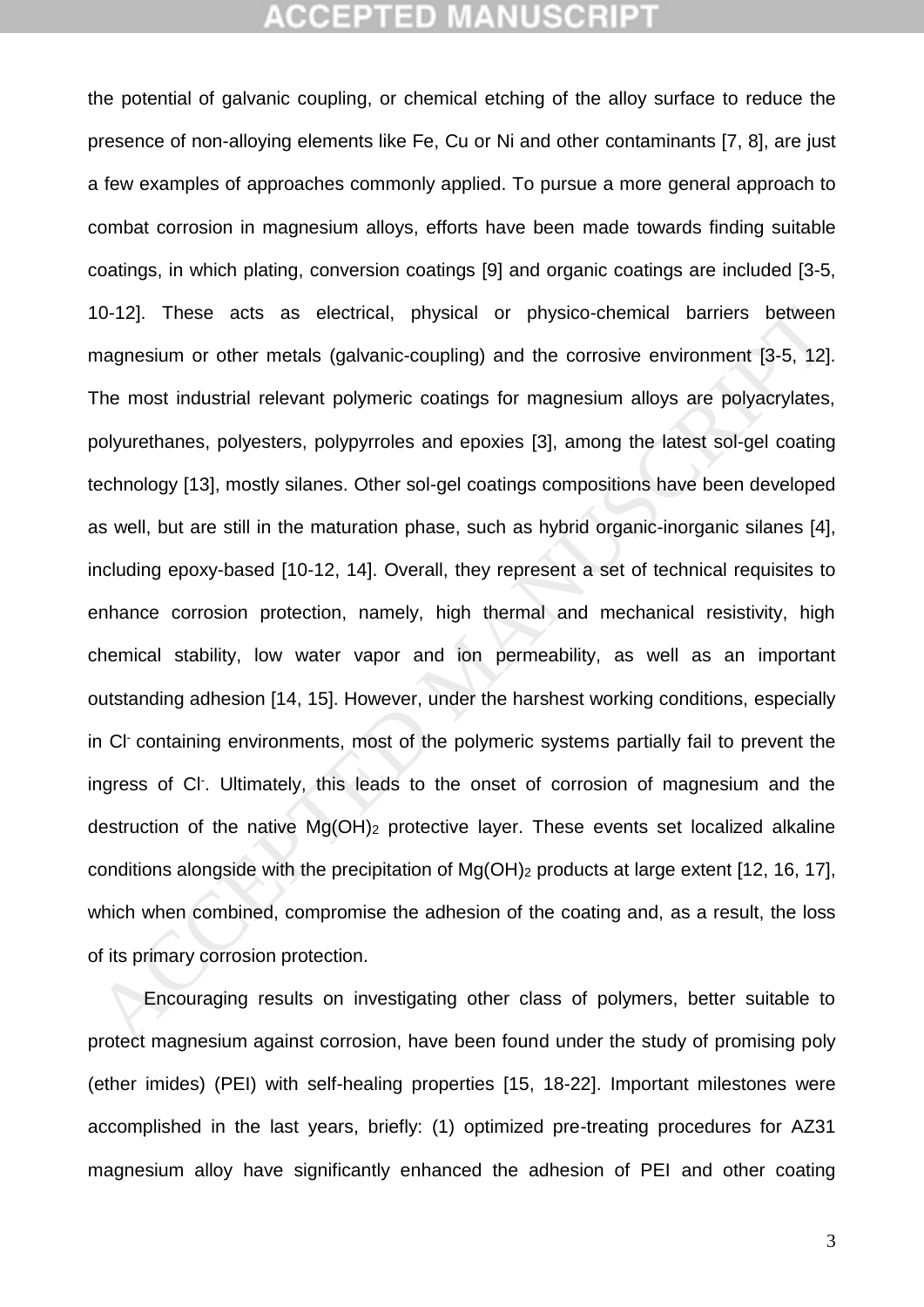materials to this metal, and subsequently its corrosion protection [\[8\]](#page-25-2). (2) Under proper selection of the solvent system, porous or dense coatings can be prepared, each one with its own key advantages towards corrosion protection [\[15,](#page-25-8) [18\]](#page-26-1). Coatings with a solution of PEI dissolved in N,N'-dimethylacetamide (DMAc) are based on a phase inversion process where the polymer precipitates in the presence of humidity from air and builds a microporous layer (pore size approx. <0.5 μm). Changing the solvent system for the polymer solution to solvents with lower vapor pressure and higher polarity like dichloromethane (CH2Cl2, DCM) it will also change the phase inversion. The resulting polymer layer becomes dense, transparent and mostly free of defects [23, 24]. While the porous coatings have a lower barrier property due to their porosity, which is related to efficient release of hydrogen while maintaining the integrity and adhesion of the coating, the dense coatings have higher impedance values than the porous counterpart, in the range of  $10<sup>8</sup>$ -10<sup>9</sup> Ohm.cm<sup>2</sup> [15, 19-21]. This corresponds to the performance of typical effective coatings systems with barrier properties for corrosion protection purposes [3]. (3) PEI was recognized as a polymer with self-healing capability in strong alkaline environments due to the presence of aromatic imide rings which are able to chemically bond to the Mg(OH)<sub>2</sub> surface, in a defect location, via Lewis acid–base interactions towards hydroxamic acid anions [15, 18]. This self-healing mechanism expects an extension of the service-life of AZ31 magnesium alloy in corrosive environments [15, 18, 20-22]. Unfortunately, this healing capability might get lost if the initial defect becomes too large for the polymer to fill it completely [15]. nicroporous layer (pore size approx. <0.5 µm). [C](#page-26-5)hanging the solvent system for the<br>olymer solution to solvents with lower vapor pressure and higher polarity like<br>dichloromethane (CH<sub>z</sub>Cl<sub>z</sub>, DC[M](#page-26-4)) it will also change the ph

As further improvement for these PEI coatings, it is proposed a complementary corrosion sensing system which is able to spot corrosion events and make them detectable by visual inspection. Timely detection of corrosion prevents its general propagation and allows fast repair of the damaged part, which in turn saves high costs in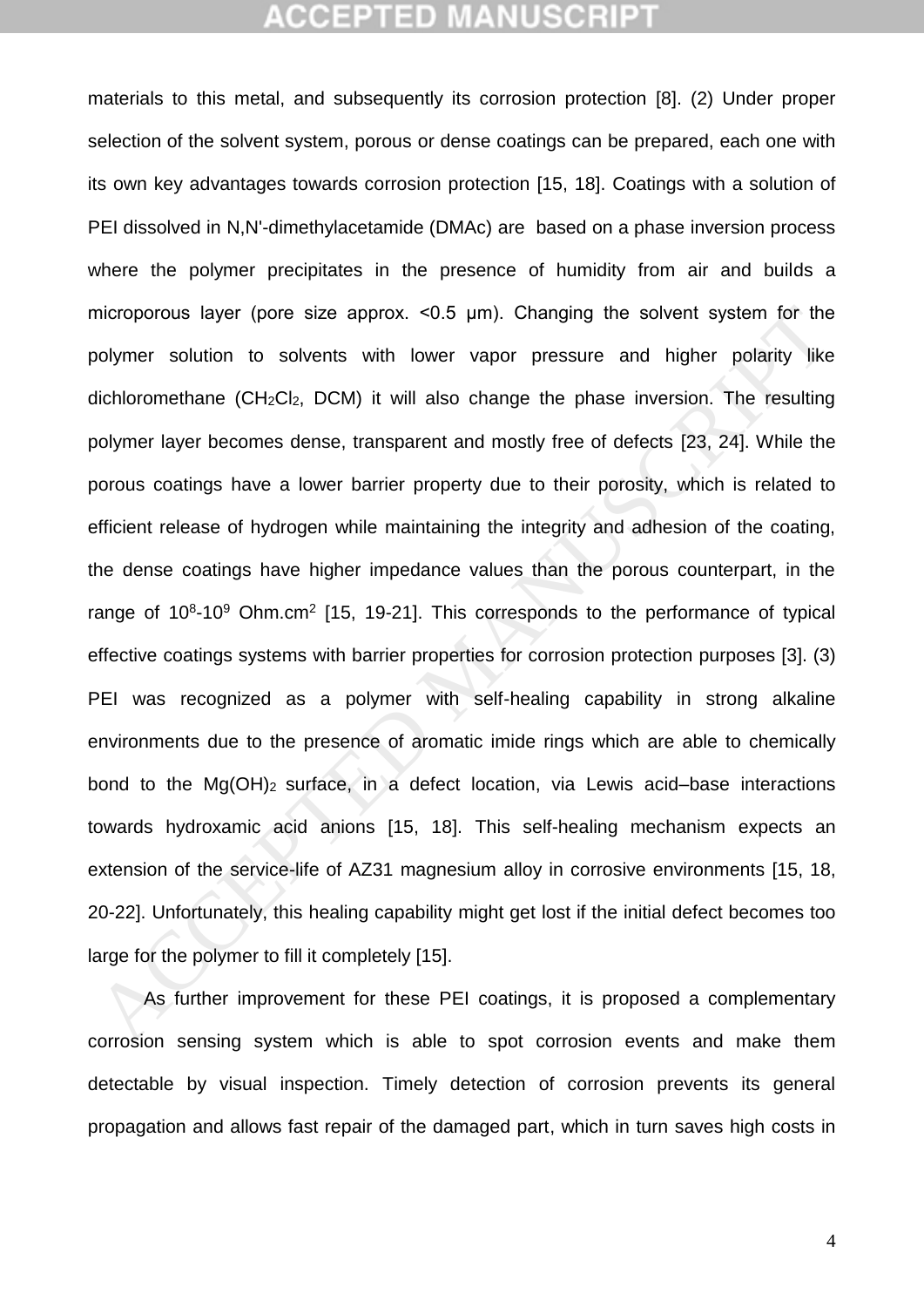maintenance. This is particularly envisaged for magnesium alloys, since they are known for their extremely high corrosion susceptibility.

pH-sensing systems based on phenolphthalein (PhPh) pH-indicator, including silica nanocapsules containing PhPh (SiNC-PhPh) ones [\[25\]](#page-26-6), have been proven to be highly efficient to early detect corrosion events [\[25-28\]](#page-26-6). The use of a host-capsule material for PhPh improves the service-life of the sensing functionality. The PhPh is encapsulated in the SiNCs and is kept entrapped while its color is changed under service conditions. This allows the preservation of color-signal intensity and the use of this sensor particle under multiple demands, making possible a longer lasting of its functionality [25-28]. Upon onset of corrosion, the hydroxide anions (OH- ) formed at the cathodic site change color of otherwise colorless PhPh indicator to strong pink-color within the range of pH 8.2 – 12. This indication can then easily reveal the active sites for visual inspection [25]. Most of the studies validate the corrosion sensing mediated by PhPh on coating systems that are chemically stable at alkaline conditions [25, 26]. Therefore, the polymer neither consumes OH, nor interferes with the change of color of PhPh. On the other hand, when using PEI polymer with self-healing behavior activated by alkaline environment caused by existence of OH<sup>-</sup> [15, 18], it becomes necessary to validate the efficiency of the PhPh sensing mechanism. PhPh improves the service-life of the sensing functionality. The PhPh is encapsulated in<br>the SiNCs and is kept entrapped while its color is changed under service conditions. This<br>allows the preservation of color-signal int

This work focuses on optimization of a new multi-functional protective coating presenting a synergistic self-healing and corrosion sensing performance. The validation studies of the pH-sensing/color-signaling functionality of SiNC-PhPh containing PEI coatings on AZ31 magnesium alloy substrates are reported. Here, the pH-sensing corresponds to the functionality of the PhPh indicator to sense corrosion via a change of color, while color-signaling corresponds to the easiness of PhPh pink color visualization on the coating under service. The influence of the distribution and the amount of SiNC-PhPh sensor particles in the polymer matrix on the success of color detection on large areas is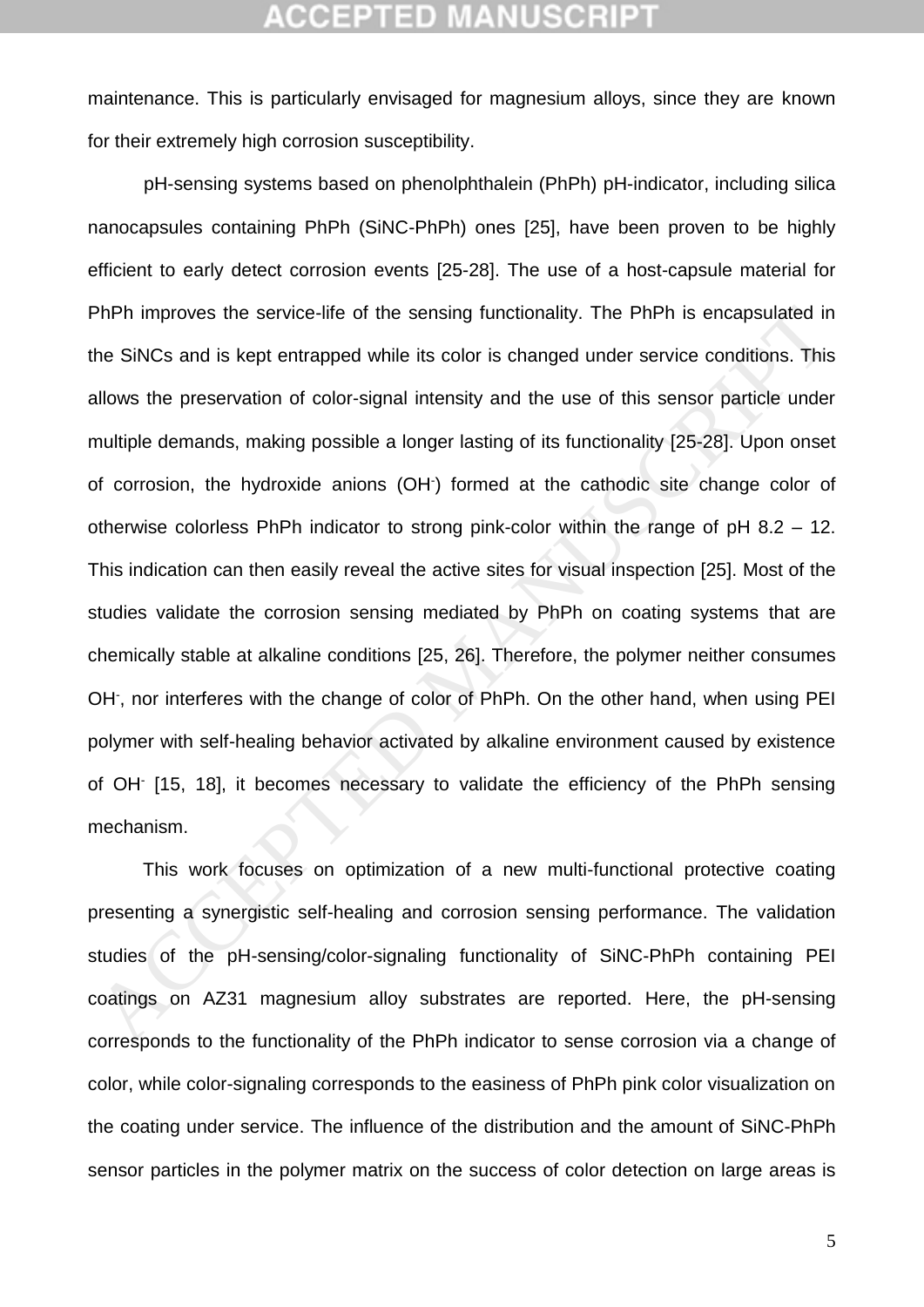thoroughly discussed. The influence of the porosity of the PEI coatings was investigated, as well. High efficient pH-sensing/color-signaling systems able to detect even the smallest corrosion events at micron size range, which are out of the detection range of the EIS testing, are presented and the respective mechanism is discussed.

#### **2. Material and Methods**

#### **2.1 Reagents and materials**

All chemicals used are of analytical grade: dichloromethane (DCM, ≥99.8%, Merck), N,N'-dimethylacetamide (DMAc, ≥99.8%, Merck), poly(ether imide) polymer (PEI, Ultem® 1000, General Electric), phenolphthalein (PhPh) loaded silica nano-sized capsules (SiNC-PhPh, ADDPRIME®, Smallmatek). **2.1 Reagents and materials**<br>
All chemicals used are of analytical grade: dichloromethane (DCM, 299.8%, Merck)<br>
AN -dimethylacetamide (DMAc, 299.8%, Merck), poly(ether imide) polymer (PEI, Ultem<sup>6</sup><br>
1000, General Electric)

Metal substrates of AZ31 magnesium alloy with the following composition (wt. %) were used: Al 2.970%, Zn 0.845%, Mn 0.236%, Si 0.0226%, Cu 0.002%, Ca 0.003%, Ni 0.004%, Fe 0.026%, balance Mg.

#### **2.2. Preparation of SiNC-PhPh/PEI formulations**

SiNC-PhPh nanosensor particles with diameter size in the range of 100 - 150 nm were prepared via an oil-in-water microemulsion, as described previously elsewhere [25]. Prior to their use in PEI formulations, SiNC-PhPh were vacuum dried at 40 ºC and 10 mbar overnight. The SiNC-PhPh/PEI formulations in DMAc (10 wt.% PEI for porous films) were prepared by three main protocols (Table 1), at a fixed weight ratio of SiNC-PhPh/PEI of 1:20 (5 wt.% related to PEI), to evaluate the dispersibility of the particles in the PEI matrix. In protocol 1, dried SiNC-PhPh powders were added directly to PEI solution and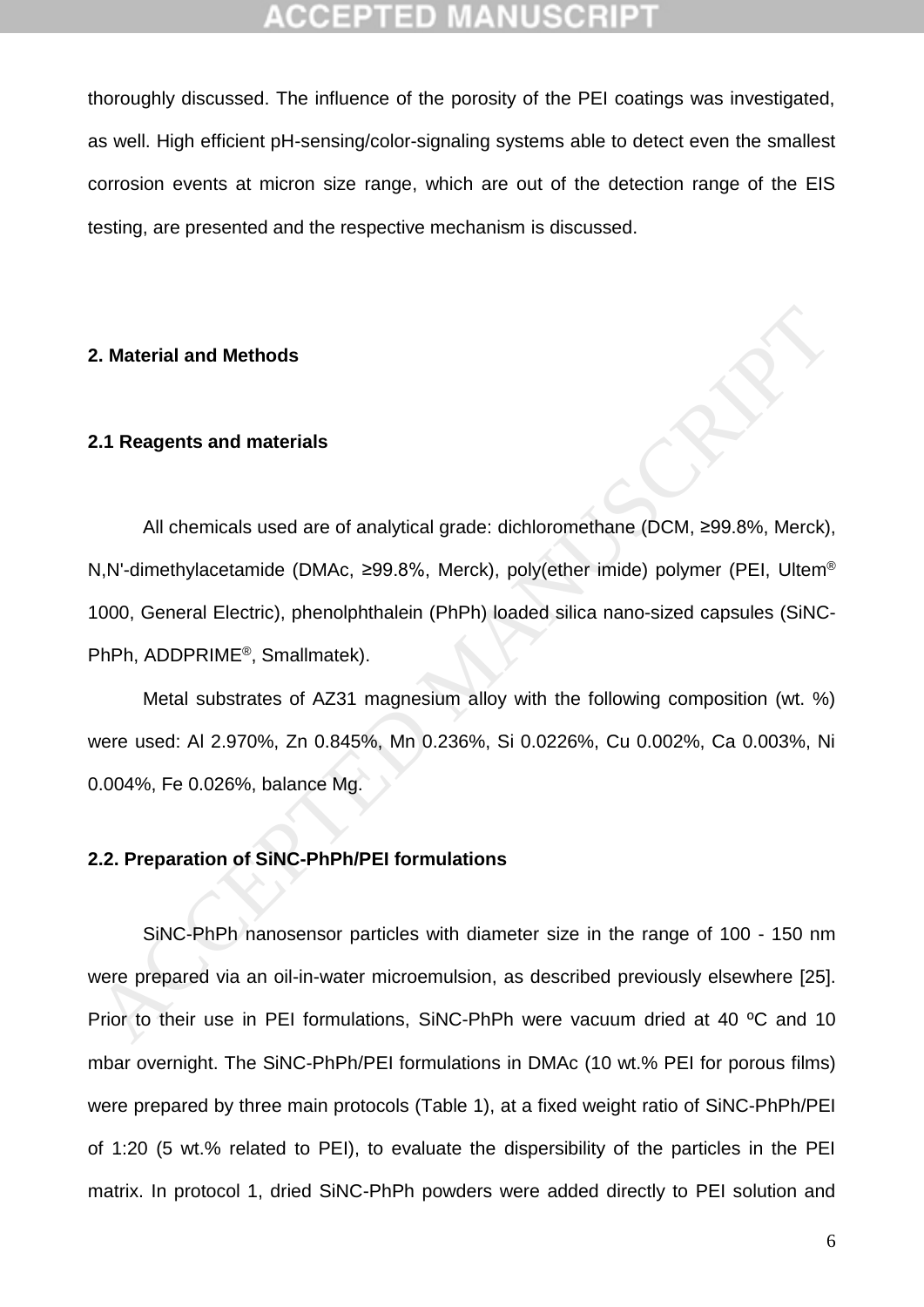### (CEPTED)

then stirred at 800 rpm for 1 h. For protocols 2 and 3, two steps were used. The SiNC-PhPh powders were firstly pre-dispersed in the DMAc at different conditions: 650 rpm/1 h (protocol 2) and 500 rpm/5 h (protocol 3). Afterwards, the SiNC-PhPh suspensions were added drop-wise to the PEI/DMAc solutions while stirred and left to stir under two established conditions: 800 rpm/1 h (protocol 2) and 300 rpm/24 h (protocol 3). All protocols were carried out at room temperature.

#### **2.3. Preparation of free-standing films and dip coated SiNC-PhPh/PEI coatings**

For quick evaluation of the dispersibility and compatibility of SiNC-PhPh particles with PEI, free-standing films were prepared on pre-cleaned glass substrates using a casting blade of 120 µm of wet film thickness. PEI films were prepared with DMAc solvent to form porous films which could be easily detached from the glass substrate. Two sets of PEI films were prepared, one highly porous with white appearance, dried at room temperature overnight, and one transparent with lower porosity, vacuum dried at 60 ºC and 10 mbar overnight. The resulted free-standing dried PEI films have an average thickness of 7 µm with a good mechanical resistance to be easily handled. 2.3. Preparation of free-standing films and dip coated SiNC-PhPh/PEI coatings<br>2.3. Preparation of free-standing films and dip coated SiNC-PhPh/PEI coatings<br><sup>with</sup> PEI, free-standing films were prepared on pre-cleaned glas

The SiNC-PhPh content in the PEI formulations were varied (0.5, 1, 2, 5 and 10 wt.% related to PEI) to asses the pH-sensing/color-signaling functionality of the coatings systems (Table 1).

Before the preparation of dip coated PEI coatings, the AZ31 substrates  $(5 \times 2 \text{ cm}^2)$ were pre-cleaned in acetic acid (100  $q/L + 50 q Ca(NO<sub>3</sub>)<sub>2</sub>$ ) for 1 min to reduce galvanic cell inducing Fe and Ni intermetallics, following an optimized protocol previously reported [\[8\]](#page-25-2). Both porous and dense PEI coatings were prepared with DMAc (10 wt.% PEI in DMAc) and DCM (8 wt.% PEI in DCM) solvents, respectively. Dip coated samples were obtained by dipping the metal substrates in PEI formulations for 1 min, following a resting period of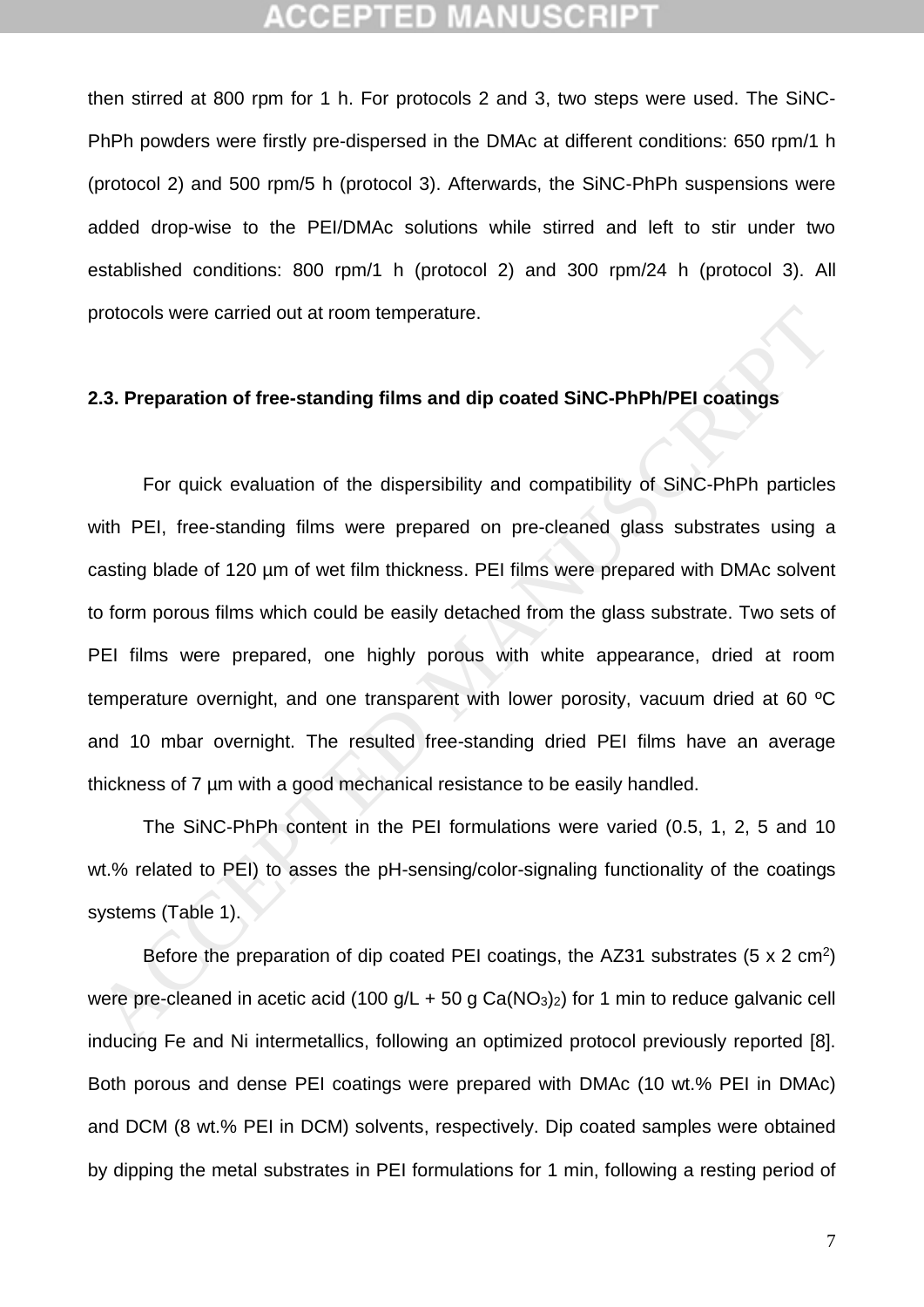### CGEPTED

3 min at room conditions, and finally, a second dip for 10 s [\[15\]](#page-25-8). All dip coated samples were dried at room temperature overnight.

#### **2.4. Characterization techniques**

*Scanning electron microscopy* (SEM, Tescan Vega3 SB) operated at an acceleration voltage of 8 kV with a working distance of 6 mm was used to examine in planar-view the morphology of samples. Before the SEM analysis, all polymeric coating samples were pre-sputtered with a conductive gold layer to reduce charge effects onto the surface. The equipment is coupled with an energy dispersive X-ray (EDX) detector to perform elemental distribution analyses of the Si Kα-shell signal of the SiNC-PhPh. These 2D maps were collected at 8 kV with a working distance of 15 mm, dwell time of 10 s and resolution of 512 scans. After adjusting contrast and threshold levels of the EDX images (RGB color format) using the Image J software (v1.46r), the SiNC-PhPh particles were analyzed in size and area with the measuring tools available in the software. The output files in ASCII format were then imported into OriginPro 8 (v8.0724) software to prepare the respective particle size distribution histogram plots. Scanning electron microscopy (SEM, Tescan Vega3 SB) operated at an coceleration voltage of 8 kV with a working distance of 6 mm was used to examine in blanar-view the morphology of samples. Before the SEM analysis, all po

The fraction area of the SiNC-PhPh particles was obtained, as follows

% Fraction area of SiNC – PhPh = 
$$
\frac{A_{\text{total SiNC}-PhPh}}{A_{\text{total}}} \times 100,
$$
 (1)

where *ASiNC-PhPh* is the total area of SiNCs-PhPh particle agglomerates and *Atotal* is the total area of the 2D image.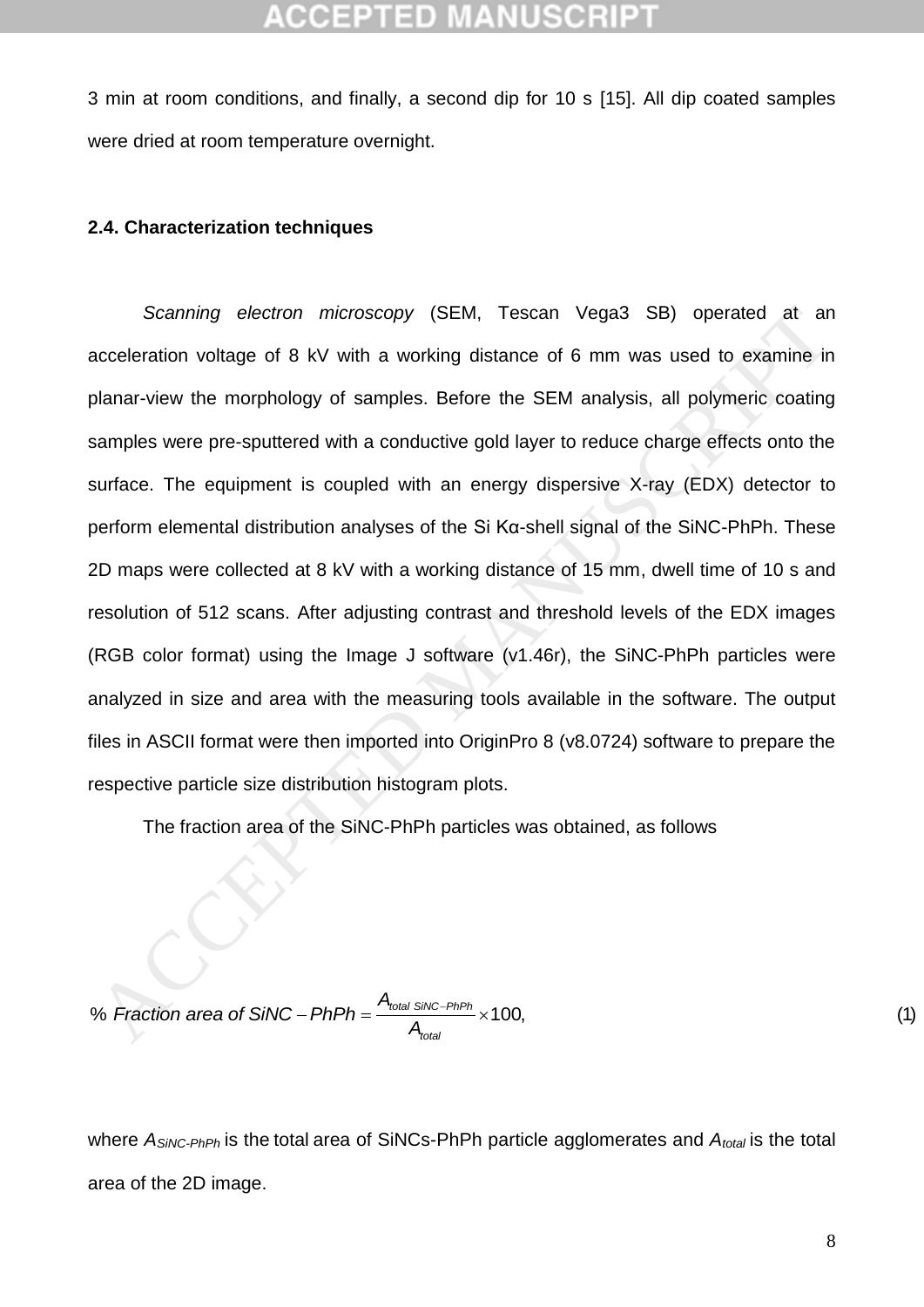### GGEPTED M

*Optical microscopy* (Leica DC 300 stereomicroscope) was used to investigate the pH-sensing/color-signaling functionality of the prepared systems, including the distribution homogeneity of the PhPh pink color in the PEI coatings after exposure to alkaline conditions.

*Confocal Raman spectroscopy* (Bruker, Senterra) was applied to perform 3D mapping analysis of the final coatings to evaluate the distribution of the SiNC-PhPh particle agglomerates in the PEI matrix. The acquisition of data in depth mode was performed giving a total analyzed volume of  $100 \times 100 \times 10$   $\mu$ m<sup>3</sup>. All spectra were collected with an excitation wavelength of 532 nm, laser power of 5 mW, aperture of 25 um and 256 scans for an appropriate signal-to-noise ratio, with an integration time of 2s. The distance between two neighbor points in the 2D matrix was of 25 µm (ΔX=ΔY=100 µm), and a total number of 6 slices with a  $\Delta Z$  of 2 um were acquired. mapping analysis of the final coatings to evaluate the distribution of the SiNC-PhPh<br>article agglomerates in the PEI matrix. The acquisition of data in depth mode was<br>beformed giving a total analyzed volume of 100x100x10

The % signal of SiNC-PhPh was calculated, as follows

r of 6 slices with a ΔZ of 2 µm were acquired.  
\nThe % signal of SiNC-PhPh was calculated, as follows  
\n% SiNC-PhPh = 100 - 
$$
\frac{\left(\frac{I_{1384} - I_{1415}}{I_{1384}}\right) - \left(\frac{I_{1384} - I_{1415}}{I_{1384}}\right)_{MIN}}{\left(\frac{I_{1384} - I_{1415}}{I_{1384}}\right)_{MAX}} - \left(\frac{I_{1384} - I_{1415}}{I_{1384}}\right)_{MIN}} \times 100,
$$
\n(2)

where *I1384cm-1* and *I1415 cm-1* are the intensities of the Raman shifts assigned to PEI and SiNC-PhPh, respectively [29, 30]. Here, a value of 0% means that no SiNC-PhPh signal was detected, and 100% indicates a positive detection. Data were extracted from the Bruker OPUS (v7.5) software as ASCII format files and imported into OriginPro 8 (v8.0724) software for further data preparation, including the 2D slice images mapping the positions of the SiNC-PhPh particle agglomerates. The final stacking of the 2D slices images to form a 3D reconstruction was done with the Image J software (v1.46r) using the plug-in 3D Viewer (v10.09.2012).

The volume of SiNC-PhPh particle agglomerates in the 3D reconstruction was calculated, as follows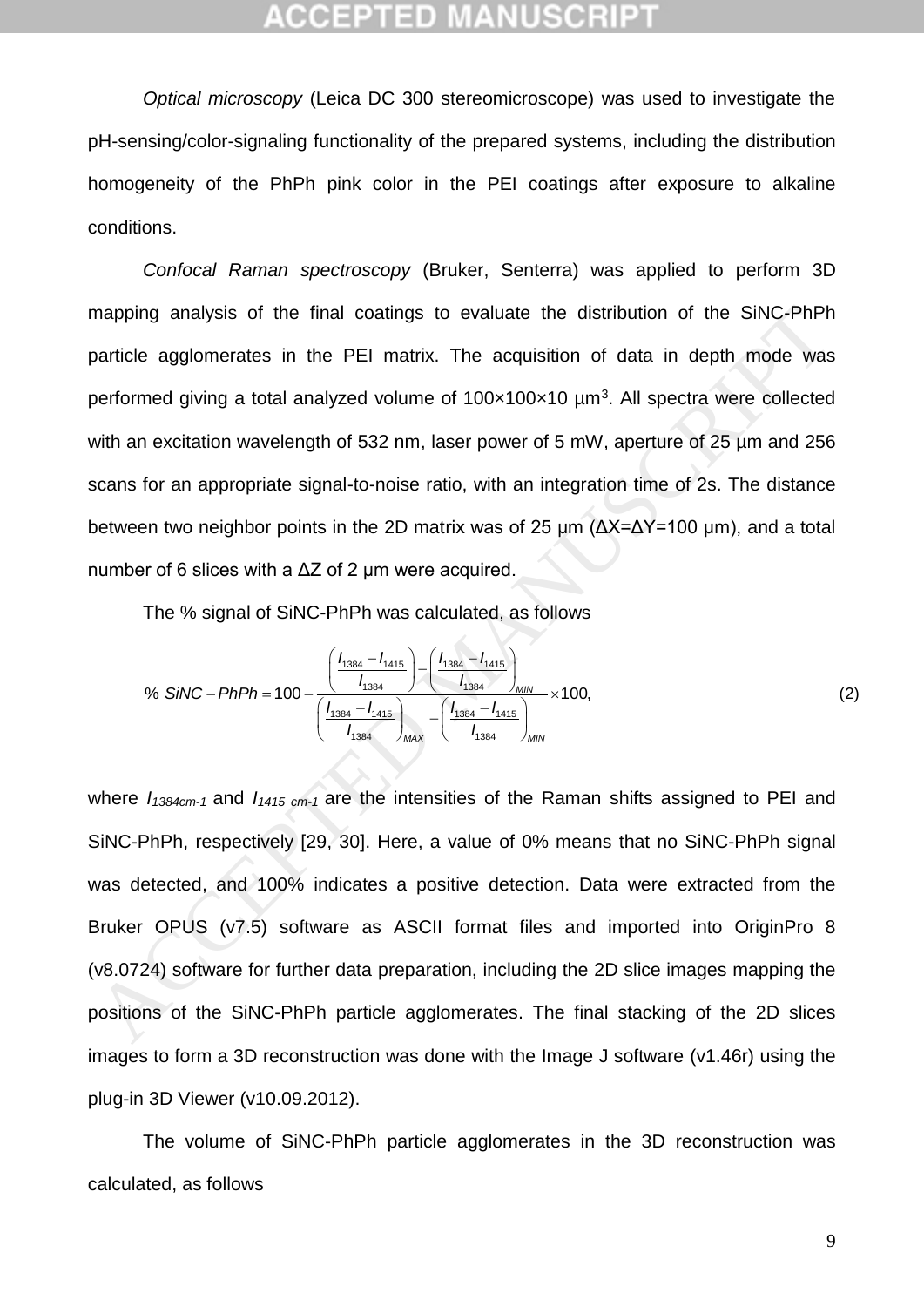#### :CEPTED MANUSCR

**ACCEPTED MAXUSCRIPT**  
\n% Volume of SINC – PhD = 
$$
\frac{V_{total SINC-PhPh}}{V_{total}} = \frac{\left(\frac{A_i (\alpha \times 0.25 + \beta \times 0.5 + \lambda)}{2 \times A_{SINC-PhPh}} \times V_{SINC-PhPh}}{\frac{V_{total}}{V_{total}}}\right) \times 100,
$$
\n(3)

where *A<sup>i</sup>* is the expected intersection area of two neighbor points measured with an aperture size of 25 µm, *α* is the number of pink color points at the corners of the 3D reconstruction, *β* is the number of pink color points at the edges, *λ* is the number of pink color points in the volume, 0.25 and 0.5 are corrector factors regarding the corners and edges limitations in the 3D reconstruction, respectively, a pink point in the 3D reconstruction corresponds to a fixed number of SiNCs-PhPh agglomerates of 1.3 µm in diameter (average size for dense coatings, see section 3.2) that can be confined in the area of *Ai*, *ASiNC-PhPh* is the area of one SiNCs-PhPh particle agglomerate of 1.3 µm, *VSiNC-PhPh* is the respective volume of one SiNCs-PhPh particle agglomerate and *Vtotal* is the total analyzed volume of  $100 \times 100 \times 10$  µm<sup>3</sup> (i.e volume of the 3D reconstruction). where  $A_i$  is the expected intersection area of two neighbor points measured with an<br>aperture size of 25 µm,  $\alpha$  is the number of pink color points at the corners of the 3D<br>econstruction,  $\beta$  is the number of pink color

*Drop tests and immersion tests* with NaOH and NaCl aqueous solutions were conducted to fast check the pH-sensing/color-signaling functionality of the SiNC-PhPh particles. Cyclic drop tests were performed with free-standing films. In a typical cycle, a drop of 0.05 M NaOH (50 µL, pH 12.7) was placed onto the film for up to 5 min until the appearance of the PhPh pink color was observed. Afterwards, the sample was rinsed with deionized water until fully recover its initial colorless aspect. Finally, the sample was dried at room temperature. Two more cycles were repeated consecutively, with a waiting period between cycles of 3 days, to evaluate the reproducibility of the signaling system. For the immersion tests, the coated samples were kept immersed in 0.5 M NaCl ( $pH \approx 7$ ) up to 3 days. Photographic record of the color changes of solutions and samples was done at different inspection times. All tests were performed at room temperature.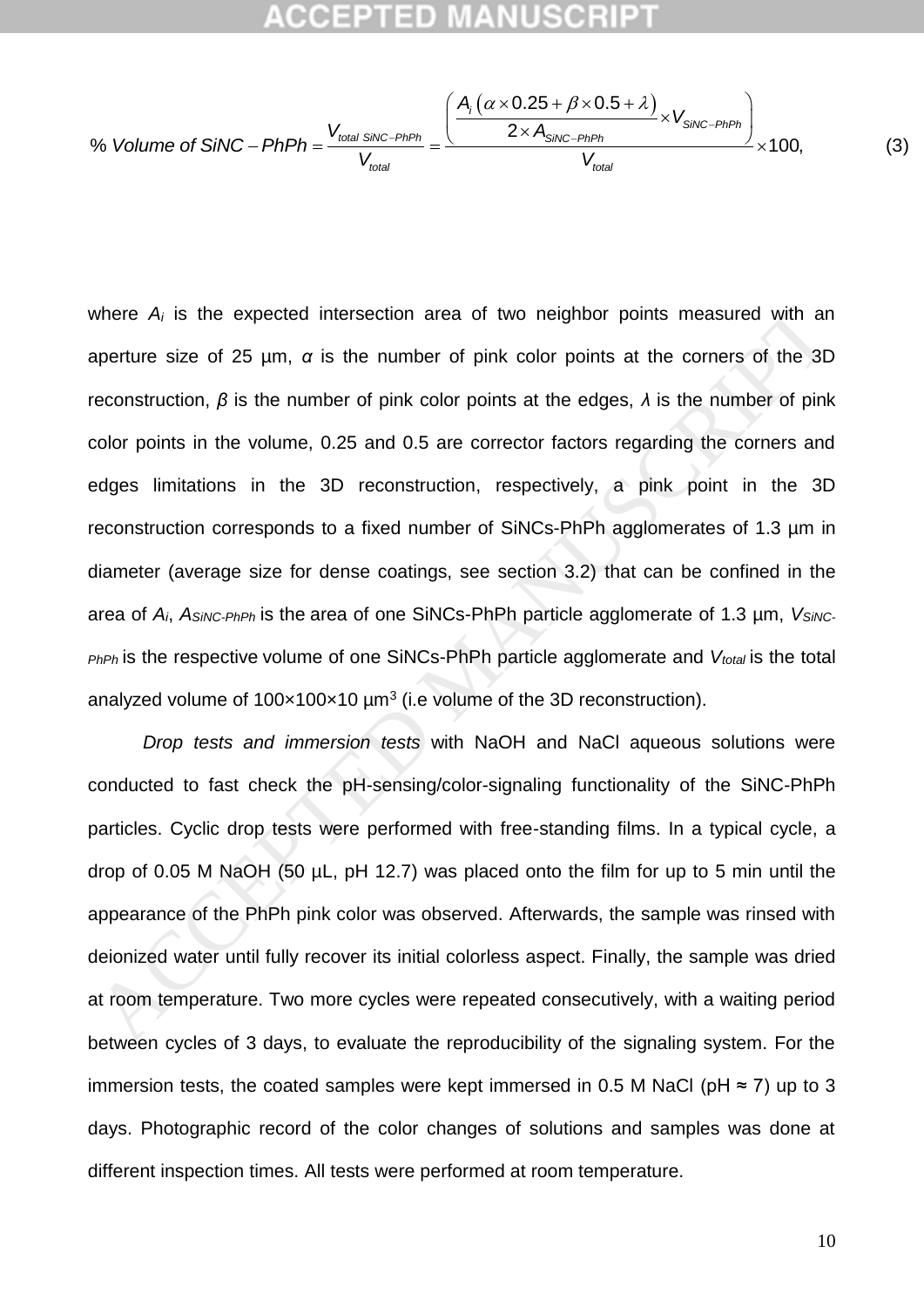*Electrochemical impedance spectroscopy* (EIS) was performed at room temperature using a three-electrode cell assembly with a platinum electrode as the counter electrode, coated AZ31 sample as the working electrode (exposed area of  $0.5 \text{ cm}^2$ ) and a Ag/AgCl electrode as the reference. An aqueous solution of 0.5 M NaCl (350 mL) was used as the electrolyte. To avoid the interference from external electromagnetic fields, all tests were performed inside a Faraday cage. Room temperature measurements were done using a Gamry Reference 600 potentiostat/galvanostat/ZRA at different immersion times up to 3 weeks. A frequency range from  $10^5$  to  $10^{-2}$  Hz, with a sinusoidal perturbation of 10 mV rms vs. open circuit potential (OCP), with 9 points per frequency decade was used. Two replicates were acquired to check minimum reproducibility. Within good agreement between replicates, representative plots of each system were presented only.

For continuous recording measurements of corrosion activity and color visualization on the surface of the sample, a set-up combining EIS and the difference viewer imaging technique (DVIT) [31] was used. Coated substrates (10 x 10 mm<sup>2</sup>) were mounted in an epoxy resin for an easier handling. An exposing window area of  $3 \times 3$  mm<sup>2</sup> on the surface of the sample was prepared with an isolating wax frame. EIS was acquired at fixed frequency of  $10^{-2}$  Hz, giving information about corrosion activities of the complete protective coating scheme. A sinusoidal perturbation of 10 mV rms vs. OCP was applied. EIS data were continuously recorded every 5 min, up to 4 days of immersion in 0.5 M NaCl solution (10 mL), alongside with a photograph acquisition of the surface at the same time frequency. To evaluate the corrosion signaling on a defected surface, an artificial defect was sculpted (two scribes of 1.5 mm in length perpendicularly positioned to each other) and the color mapping was monitored by DVIT (magnification of 1.5X) up to 12 h of immersion. All tests were carried out at room temperature. Two samples of each system were tested to confirm minimum reproducibility. beformed inside a Faraday cage. Room temperature measurements were done using a<br>Samry Reference 600 potentiostat/galvanostat/ZRA at different immersion times up to 3<br>Samry Reference 600 potentiostat/galvanostat/ZRA at diff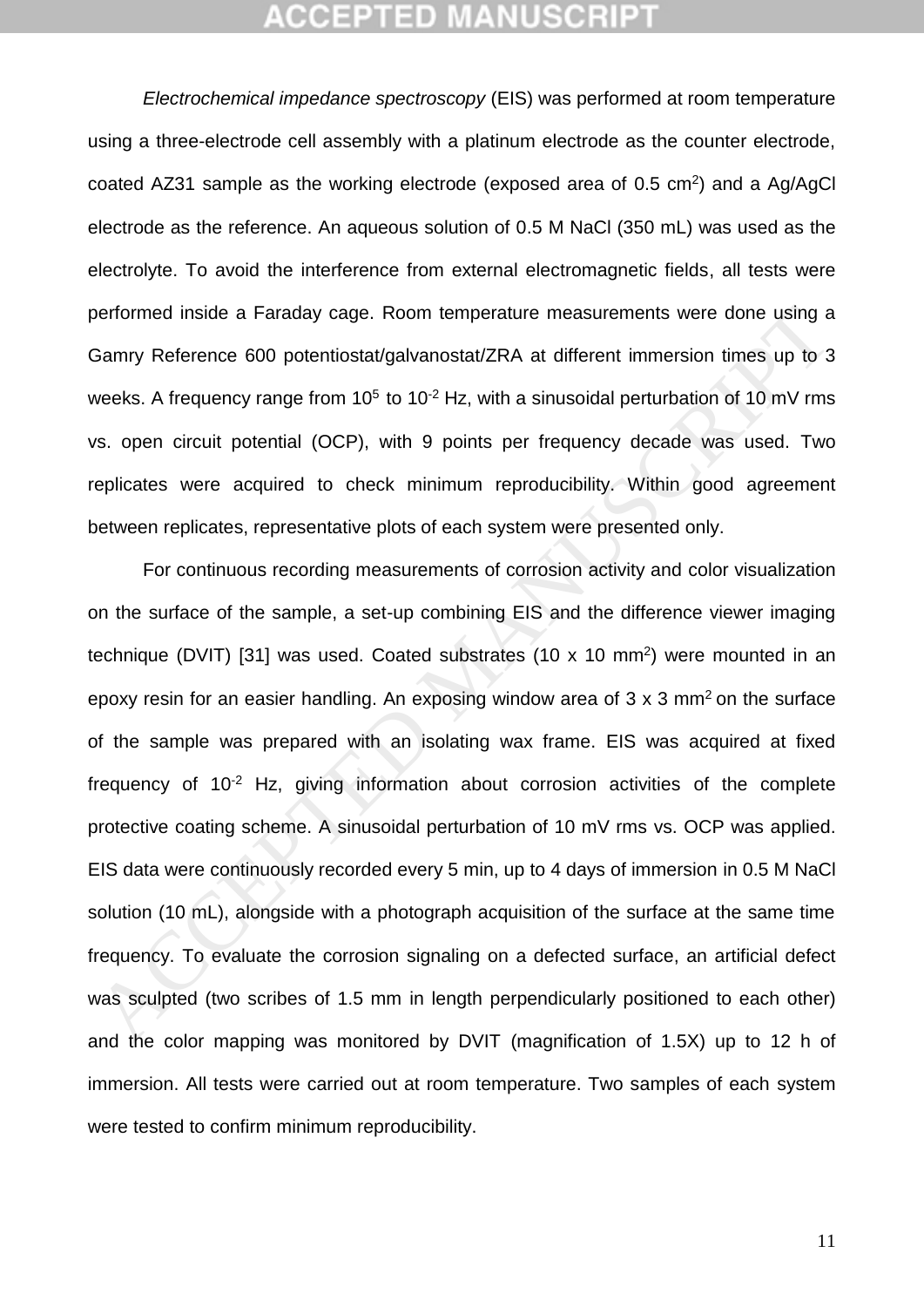## **CCEPTED MANUSO**

#### **3. Results and discussion**

## **3.1. Optimizing SiNC-PhPh/PEI formulations with pH-sensing/color-signaling functionality**

Fig. 1 presents a set of SEM and respective EDX mapping images of the SiNC-PhPh/PEI free-standing films prepared on glass substrates by three different protocols (Table 1) at fixed SiNC-PhPh loading content of 5 wt.%. The mapping of the Si signal gives an indication of the distribution of the SiNC-PhPh particles (Figs 1b, e and h). Taking into account the average particle size values presented in the histogram plots (Figs. 1c, f and j), it can be attested that no significant differences in particle size are seen across the samples. Nevertheless, it becomes evident that protocol 3 yields the most homogeneous particle size distribution among the other two, being the only one with a single distribution peak at 2.9 µm fitted by a Gauss curve (inset plot of Fig. 1j). Additionally, the superior performance of protocol 3 is supported by the presence of particle agglomerates below 1 µm. Fig. 1 presents a set of SEM and respective EDX mapping images of the SiNC-<br>PhPh/PEI free-standing films prepared on glass substrates by three different protocols<br>Table 1) at fixed SiNC-PhPh loading content of 5 wt.%. The

Further studies with protocol 3 were conducted. The SiNC-PhPh content of the coatings was varied in the range of 0.5 - 10 wt.% (Fig. 2) to find the threshold content to obtain coatings with adequate pH-signaling properties under alkaline conditions. In other words, find the minimum amount of SiNC-PhPh in the coating to obtain a detectable PhPh pink color change for visual inspection. To evaluate this, drop tests with 0.05 M NaOH on SiNC-PhPh/PEI free-standing films were performed. From the photographs, it is evident that the SiNC-PhPh content threshold is 2 wt.% with a strong pink color observed (Fig. 2h), but to seek for an easier detection, the 5 wt.% composition was selected as the optimal one (Fig. 2j). The higher intensity and uniformity of color on the surface of the 5 wt.% composition, compared to the 2 wt%, is not only due to the higher amount of PhPh in the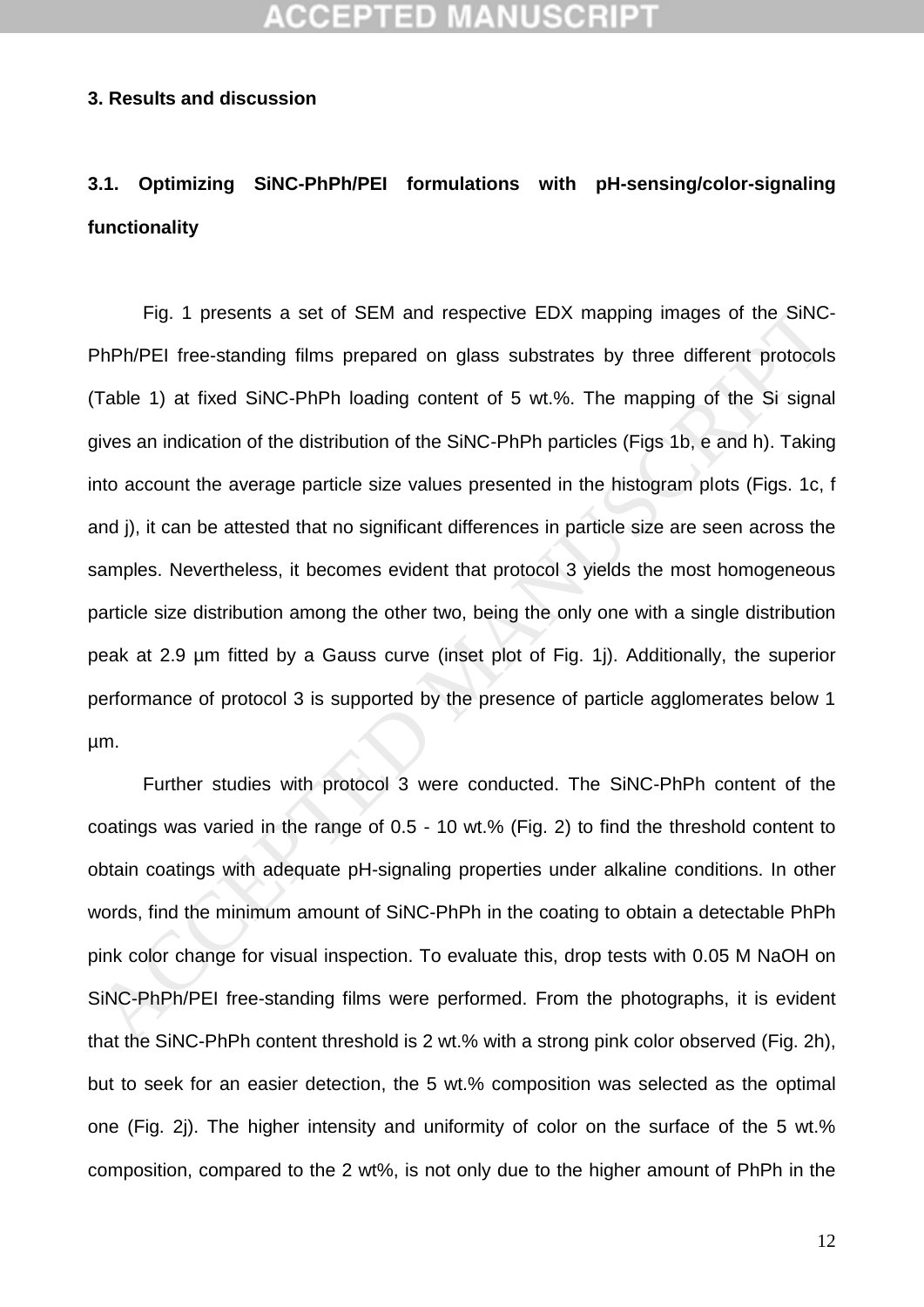coating, but it might be also related to the homogeneous distribution of the particle agglomerates in the polymeric matrix (Figs. 2g and 2i), yielding increased surface area.

The statistical data of Fig. 3 show that the increasing content of SiNC-PhPh promotes an increase of the particle size, but not significantly, with all compositions having an average particle size of 3 um. It must be also highlighted that the surface analyses give good information about the homogeneous distribution of the particle agglomerates in volume. This is assumed because Fig. 3a shows the fraction area values (eq. 1) of the particle agglomerates very close to the values of the particle content in volume. The vol.% was directly calculated from the wt.%.

The drop tests of Fig. 4a give some insights in the kinetics of the PhPh color change for the 5 wt.% composition. After one drop of 0.05 M NaOH (50 µL, pH 12.7) was placed on top of the SiNC-PhPh/PEI sample, their coloration was recorded over time. After 5 s, the color starts to appear, and right after 5 min, the color reaches the maximum of intensity. Cyclic drop tests of NaOH exposition (Fig. 4b) proved that the signaling properties were kept almost intact after 3 cycles. The preservation of color after multiple cycles indicates that the PhPh kept stored inside the SiNC-PhPh. Nevertheless, there was some diffusion of PhPh out of the SiNC-PhPh because the drop color was turned to pink. These results anticipate a good performance of the pH-sensing/color-signaling functionality in more realistic applications, since the drop tests simulates conditions of atmospheric condensation, in which coatings are exposed to thin films or drops of electrolyte [32]. In these tests the fully immersion is excluded, and there is a restriction of the diffusion mechanisms [32]. good information about the homogeneous distribution of the particle agglomerates in<br>volume. This is assumed because Fig. 3a shows the fraction area values (eq. 1) of the<br>article agglomerates very close to the values of the

## **3.2. pH-sensing/color-signaling functionality of SiNC-PhPh/PEI coatings on AZ31 substrates**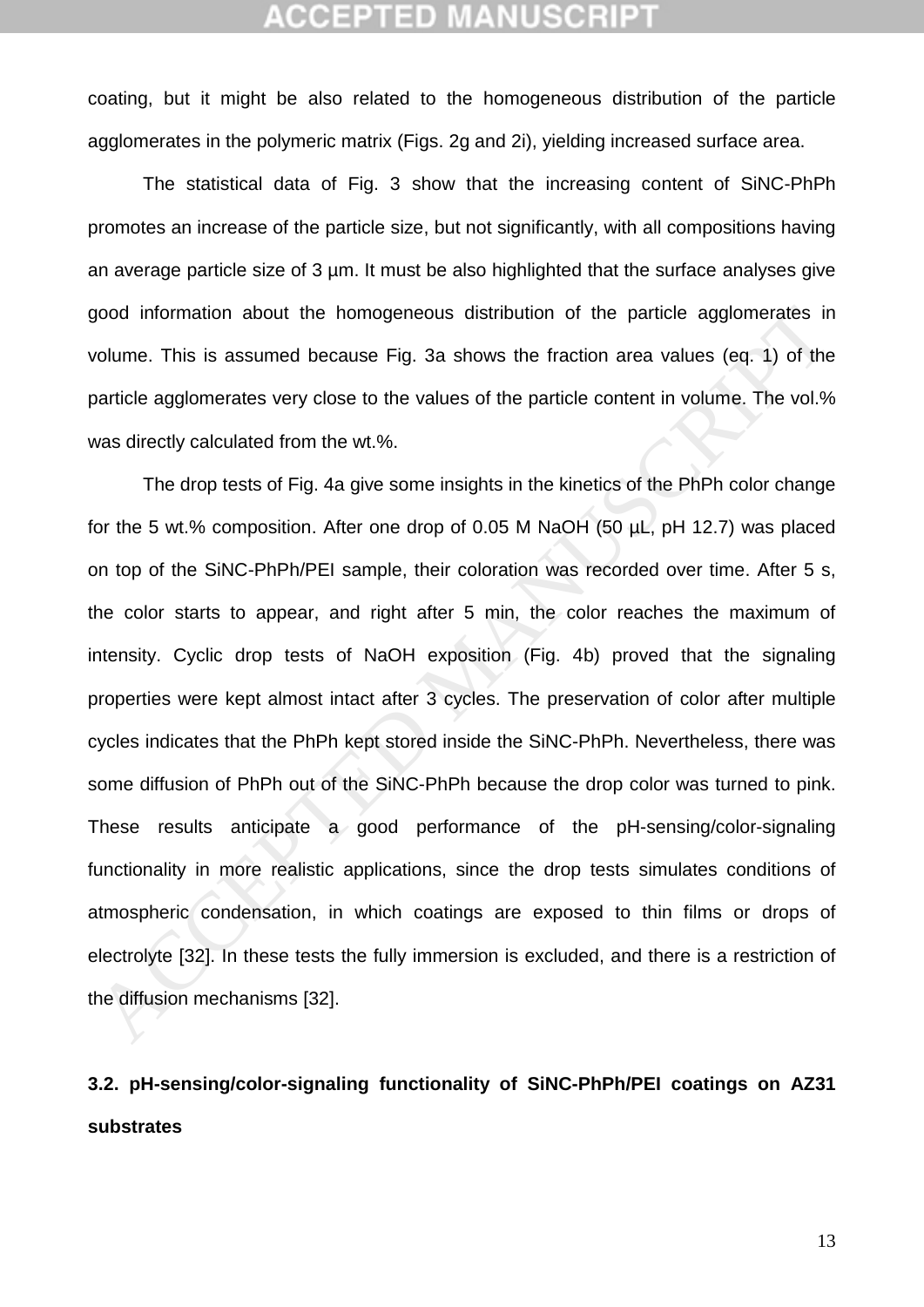To understand the effect of opacity and density of the polymer on the pHsensing/color-signaling functionality of SiNC-PhPh/PEI coatings on AZ31 substrates, two different coating samples were prepared. While the dispersing process used to prepare the samples was equal, the solvents applied cause different film forming processes for PEI [\[15,](#page-25-8) [18,](#page-26-1) [20-22\]](#page-26-5). The first one prepared with DMAc is a phase-inversion process that leads to white colored (Fig. 5a) highly rough (Figs. 5b and 5c) and porous films (pore size < 0.5 µm) [23], while the second prepared with DCM, based on solvent evaporation, is a dense and transparent (Fig. 5f) film [24] (Figs. 5g and 5h) [15, 18, 20-22]. The porous and dense films formed on AZ31 substrates have dry thicknesses of 40 µm and 70 µm, respectively (Figs. 5b and 5g).

The EDX maps and respective histograms of the particle distribution of the samples are presented in Figs. 5d-j. The results show that the SiNC-PhPh diameter size is lower for the dense samples than in the porous one, respectively 1.3 µm and 2.2 µm. Additionally, the particles have better size distribution for the former ones. The Hansen solubility parameters of DCM and DMAc are different having effect on the dispersion of the particles [33]. Moreover, solvents having different water solubility will have different water uptake during the preparation process, ultimately, influencing the kinetics of the PEI phaseinversion process and the final particle dispersion [15, 18, 20-22]. Besides this, the solvent vapor pressures have even a more important contribution especially by using DCM, since it correlates with the evaporation rate. The vapor pressures at  $25 \degree C$  for DCM and DMAc are 57.99 kPa and 9.77 kPa, respectively [34]. Thus, much higher evaporation rate is seen in the DCM over DMAc. This delays the settlement of the SiNC-PhPh and therefore, helps to avoid the formation of big agglomerates for the former. o white colored (Fig. 5a) highly rough (Figs. 5b and 5c) and porous films (pore size < 0.5<br>m) [23], while the second prepared with DCM, based on solvent evaporation, is a dense<br>and transparent (Fig. 5f) film [24] (Figs. 5g

For a more detailed information about the particle distribution in the polymer matrix, 3D Raman studies were carried out for dense coatings (Fig. 6). Only dense coatings were analyzed due to their higher SiNC-PhPh distribution in the PEI matrix over the porous ones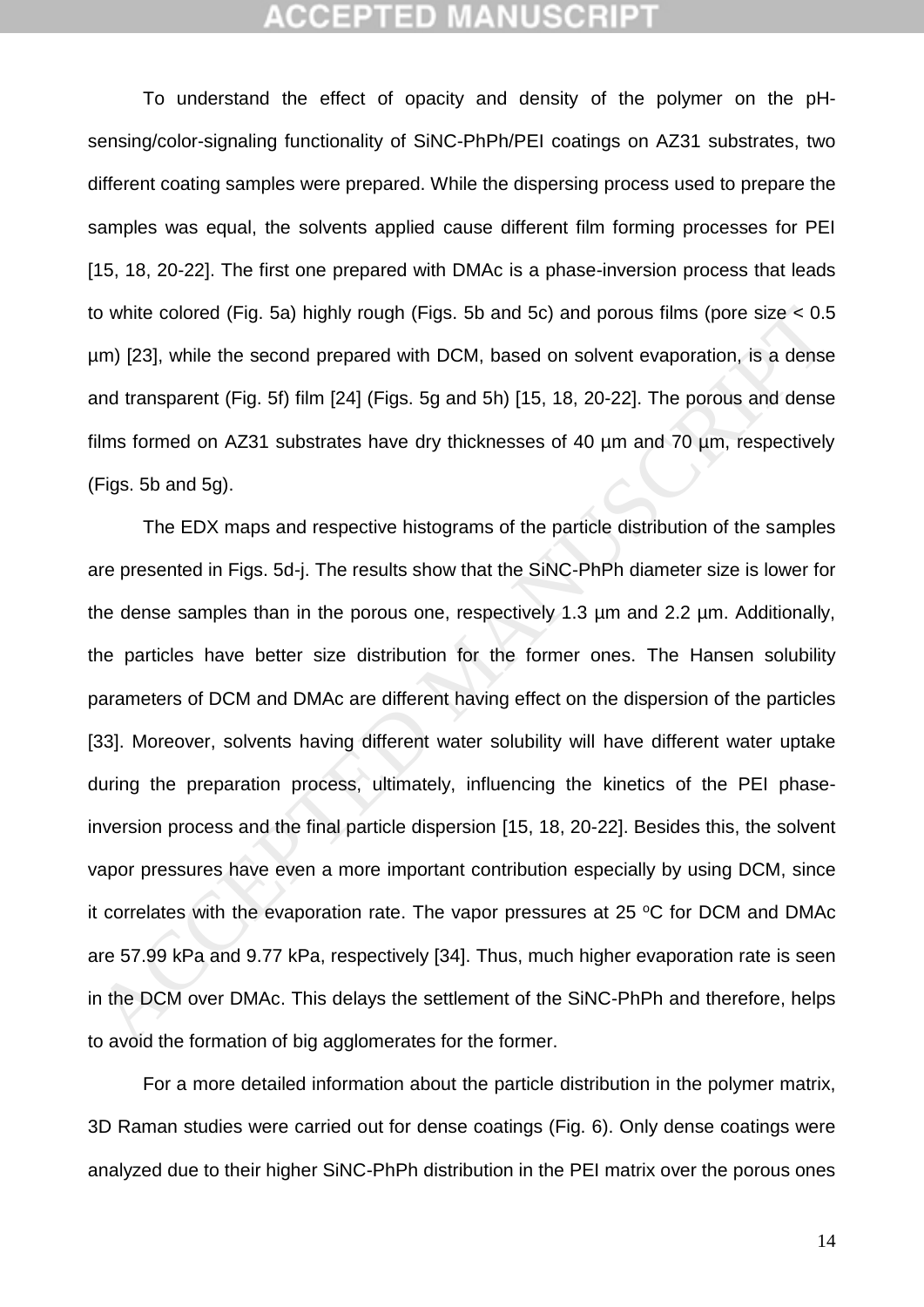and higher interest for the final application. Moreover, the higher distribution homogeneity of the formers was also important to make prove the level of applicability of the Raman technique on detecting micro-sized particles in the analyzed volume.

Fig. 6a shows the different spectra for SiNC-PhPh, PEI coating and 5 wt.% SiNC-PhPh/PEI coating. In the latter sample, two measurements were acquired at different positions, one on the SiNC-PhPh and other on PEI alone, without detection of SiNC-PhPh signal. It is evident that when SiNC-PhPh are present, the intensity of the assigned band at 1415  $cm^{-1}$  [29] increases and the band of PEI at 1384  $cm^{-1}$  [30] is overlapped by smoothing and decreasing intensity. By applying eq. 2, it is possible to calculate the intensity (%) of SiNC-PhPh signal. A cut-off value between 0 and 100% was used to determine the detection of SiNC-PhPh signal. This was applied to reduce the contribution of the overestimated SiNC-PhPh signal measured. An amplified SiNC-PhPh signal was needed to keep the high resolution of the measurement necessary to detect micron sized particles. The use of a positive interference of signals, i.e. sum of signals intensities, with a laser aperture of 25 µm, allowed obtaining total signal intensities close to the ones with an aperture of 50  $\times$  1000  $\mu$ m<sup>2</sup>. Amplified SiNC-PhPh signals were achieved by two different experimental configurations, with similar interference intensities observed (data not shown). In the first one, it was considered a full overlapping by measuring two neighbor points in the 2D matrix with a length distance between them half the length size of the laser aperture of 25 µm. For the second, a partial overlapping was used by measuring two neighbor points separated at the same length of the laser aperture. The latter configuration was adopted for all measurements. Although, for an easier mathematical calculation of the intersection area of two neighbor measuring points, *A<sup>i</sup>* (eq. 3), the second configuration was considered. oositions, one on the SiNC-PhPh and other on PEI alone, without detection of SiNC-PhPh<br>signal. It is evident that when SiNC-PhPh are present, the intensity of the assigned band a<br>H415 cm<sup>-1</sup> [29] increases and the band of

The data collected in a single 2D matrix of  $100 \times 100$   $\mu$ m<sup>2</sup> (Figs. 7a) can be presented as a 2D image, mapping the position of the SiNC-PhPh particle agglomerates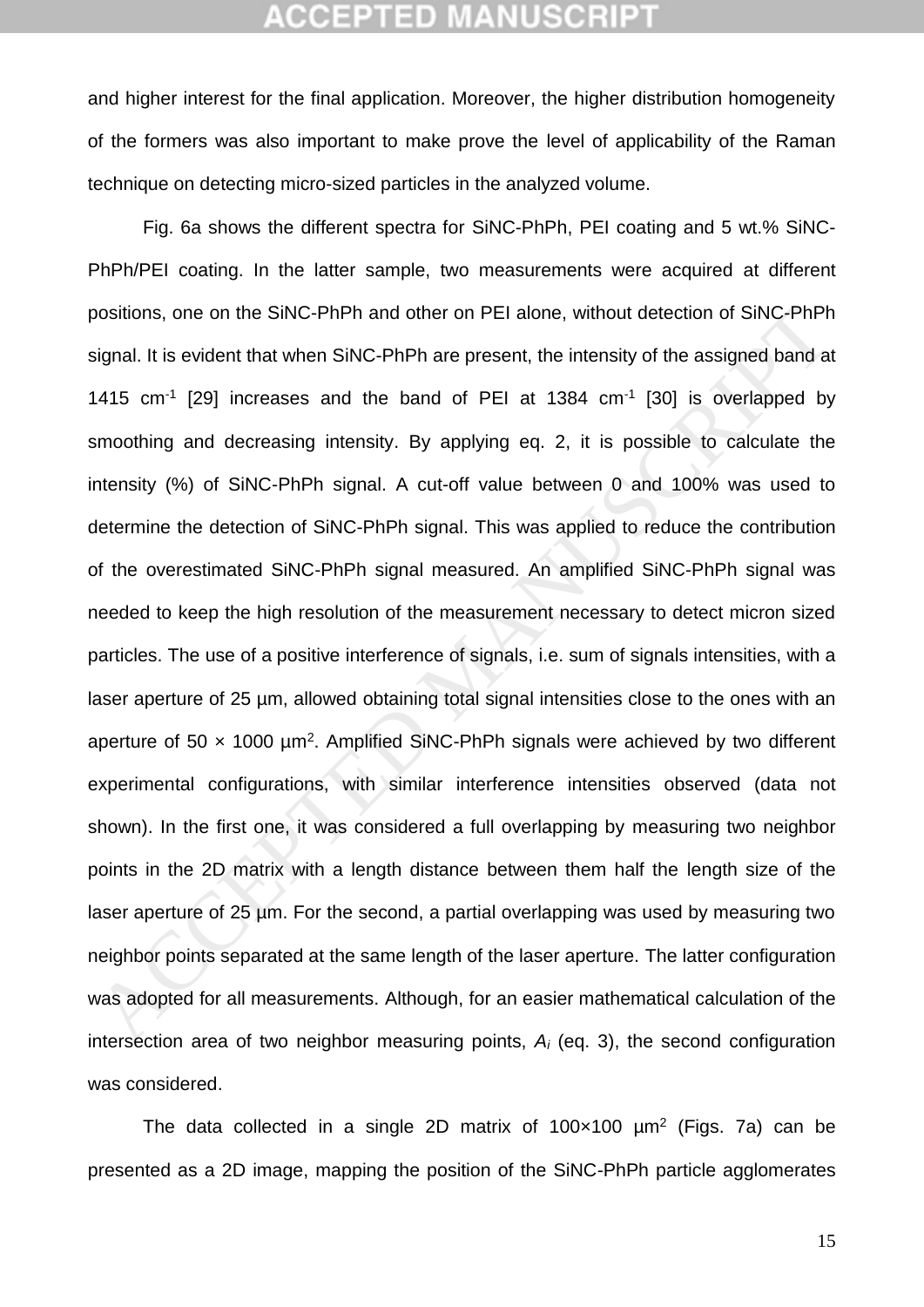(Figs. 7b) in the specific layer by using the intensity signal values of SiNC-PhPh (see Experimental Section 2.4). The final 3D reconstruction of all stacked 2D slices  $(100 \times 100 \times 10 \mu m^3)$  is shown in Fig. 7c. It gives a clear evidence for a homogeneous distribution of the particle agglomerates in the analyzed volume. It must be noticed that each point highlighted by a pink spot (Fig. 7c) represents several agglomerates because the aperture size of 25 µm is higher than a single particle agglomerate of 1.3 µm (Fig. 5i). Moreover, the calculated volume of SiNC-PhPh in the 3D reconstruction (eq. 3) is 2.2 vol.%, close to the nominal volume of 2.9 vol.%. This conformity validates the adopted analyze method for the distribution evaluation of particles in polymeric matrix volume. Additionally, it should be stressed out that due to the low resolution of the Raman technique (Fig. 7c), the collected data give only a rough prediction about distribution of particles in volume. Though, it has a key relevance for any application considering these sensing coatings and should be considered as complementary data to SEM analyses (Fig. 5). The volume particle distribution data give information about the efficiency of color signaling in regards of intensity and resolution across the coating thickness. This follows the premise that when a defect in the coating is formed and reaches the metal surface, the corrosion starts followed by the pH sensing/color signaling, and all the SiNCs-PhPh particles in the defect, in the total exposed area to the corrosive environment, contribute for the pH sensing/color signaling functionality. The aperture size of 25 µm is higher than a single particle agglomerate of 1.3 µm (Fig. 5i)<br>Moreover, the calculated volume of SiNC-PhPh in the 3D reconstruction (eq. 3) is 2.2<br>vol.%, close to the nominal volume of 2.9 vo

The results of the immersion tests in 0.5 M NaCl ( $pH \approx 7$ ) summarized in Fig. 8 put in evidence the importance of the SiNC-PhPh/PEI coatings porosity, opacity and particle distribution on sensing and signaling corrosion of coated AZ31 substrates. The results for the porous and dense coatings (Figs. 8a and 8b) show that after 15 min of immersion, the corrosion of AZ31 starts alongside with local increase of pH, changing the color of PhPh to pink. For the control, PEI alone without SiNCs-PhPh, no changes in color are visible, as expected. The early color observations occurred where large edge areas corroded, due to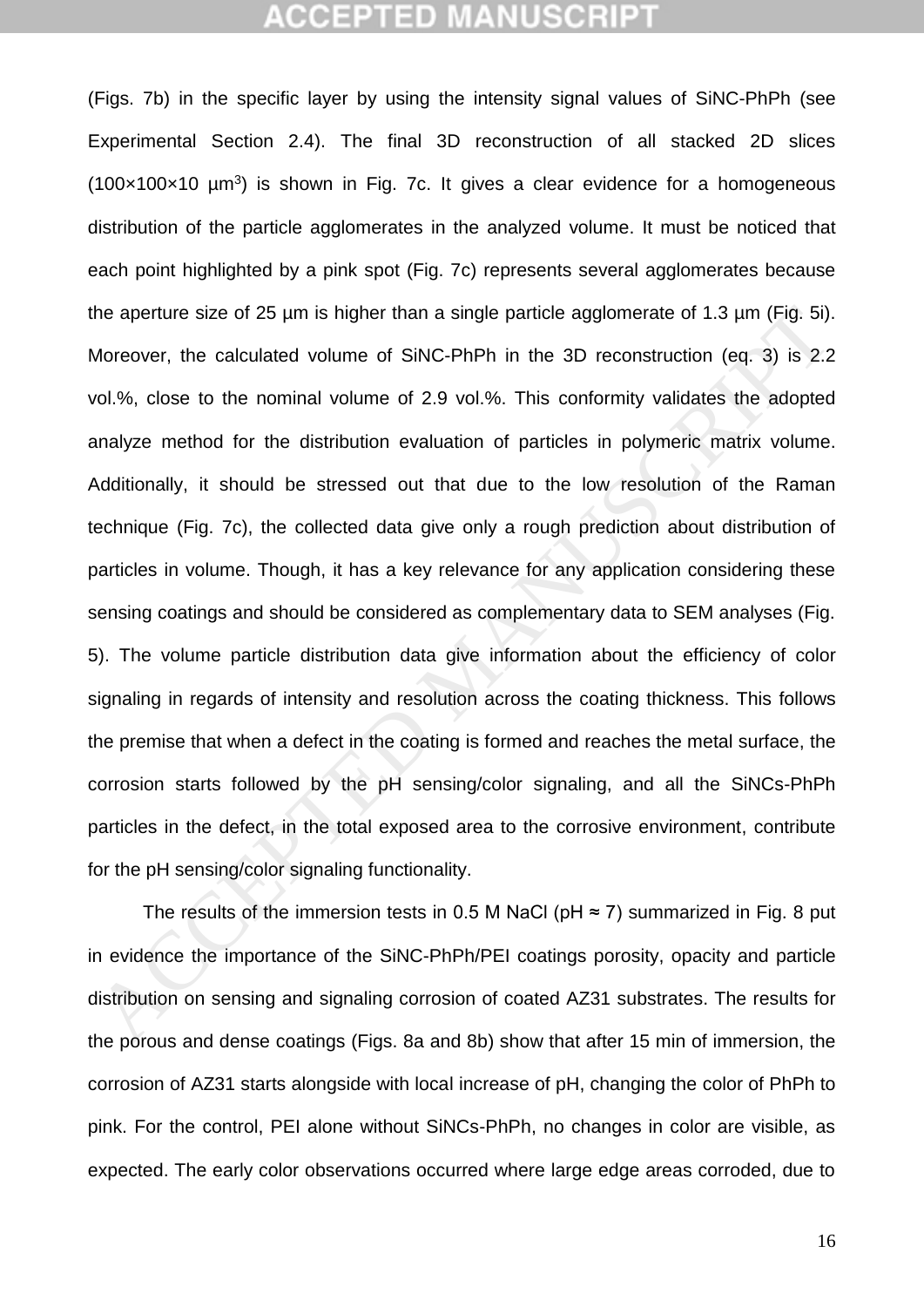the failing of thinner coatings at these areas, and worked as strong releasing sources of PhPh for making the color signaling more visible. This explains the odd fast appearance of color on the dense samples with expectable higher barrier. On the other hand, the early color signaling proves that the porous coatings have poor barrier properties. Moreover, for the porous samples the highly interconnected porosity works as a diffusion channel for PhPh, from the substrate of the metal, where it turns pink, towards the top of the coating into the bulk solution medium. This phenomenon can be easily seen in the porous coatings in early stages of immersion, after 1 h (Fig. 8a), by means of a diffusion process driven by concentration gradients. The dense coatings only show this PhPh bleeding behavior after 3 days (Fig. 8b). This bleeding of PhPh out of the SiNCs to the solution was also seen in the drop tests (Fig. 4), but it not occurs significantly. Under cyclic drop tests of exposure to NaOH solution, the PhPh pink color intensity in the coatings is kept almost constant upon multiple uses proving that the PhPh is preserved active inside the SiNCs (Fig. 4). Even tough, when the PhPh bleeding occurs due to the interconnected porosity it always influence at some extent the signaling efficiency of the coatings, especially for porous samples. It weakens the signaling efficiency due to the lost of PhPh pink color intensity at the metal surface, where corrosion should start and be spotted at first place. The residual PhPh pink color that is released to the bulk solution will not contribute for the corrosion signaling because it is vanished overtime with the acidification of the solution when exposed to a CO<sub>2</sub> rich atmosphere. Moreover, the small remaining amount of PhPh pink color that reaches the coating surface will not contribute for the color signaling either because the color disappears really promptly due to the same acidification referred above. This is observed for wet (Fig. 8a) and dry (Fig. 9a) porous samples. Contrarily, in the dense coatings, very clear pink spots are easily seen for longer time due to a restricted diffusion in the pores (Fig. 9b). PhPh, from the substrate of the metal, where it turns pink, towards the top of the coating<br>not the bulk solution medium. This phenomenon can be easily seen in the porous coatings<br>nearly stages of immersion, after 1 h (Fig.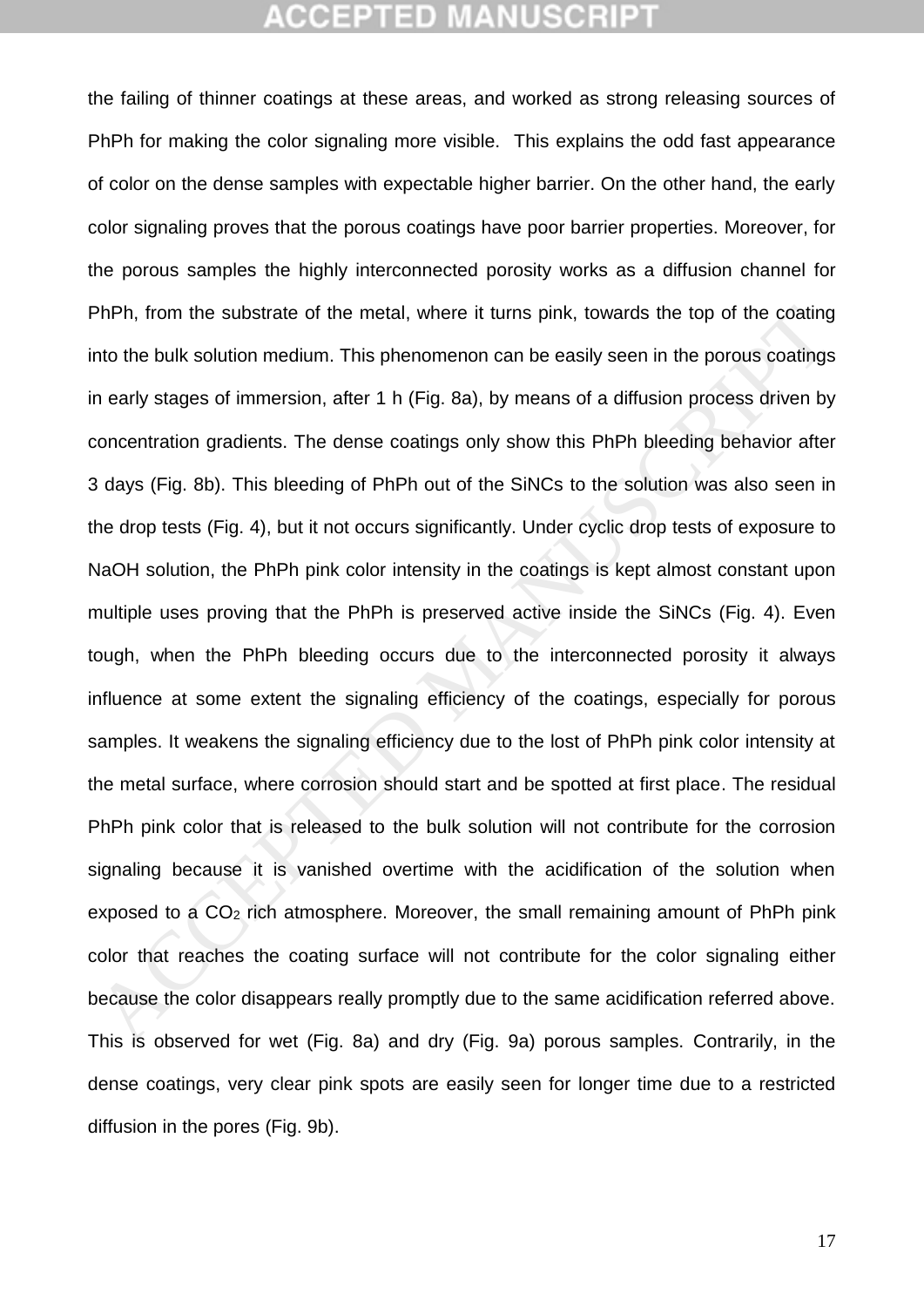The opacity of the samples also has a great influence on the visibility of the color signal. For opaque coatings, it is difficult to detect the appearance of pink color at the metal/coating interface, where corrosion is taking place. For the samples in this study, the white color of the porous coatings worked satisfactorily as a good white-pink contrast exists (Fig. 9a). In the opposite, for dense samples presenting high transparency, it was easy to detect the color beneath the coating at the metal/coating interface (Fig. 9b).

In Fig. 10, EIS spectra of the coatings at full frequency range were taken to evaluate the corrosion processes at the metal/electrolyte interface and barrier properties of the coating over time. Generally, data show that, as expected, the porous coatings (Fig. 10a) have lower barrier properties than the dense ones (Fig. 10b), corroborating the immersion tests (Figs. 8 and 9). In the case of porous layers, a high frequency ( $10<sup>5</sup>$  Hz) relaxation process can be assigned to the response from the polymer film. Similar results were reported previously [19-21]. The low frequency resistance in turn is associated to the total resistance, which includes contribution from the polymer and oxide layers together with a charge transfer resistance. No significant differences can be detected for the bare coating compared to the SiNC-PhPh supplemented one (data not shown). aay to detect the color beneath the coating at the metal/coating interface (Fig. 9b).<br>
In Fig. 10, EIS spectra of the coatings at full frequency range were taken to evaluate<br>
the corrosion processes at the metal/electrolyt

The sample coated with a dense layer has sufficiently superior impedance values at all frequencies, as expected, even after 24 hours of immersion (Fig. 10b). The reason is that the barrier properties of the layer are remarkably higher. At high frequencies the response if fully dominated by the capacitance of the dielectric barrier layer composed by the PEI coating. At lower frequencies one can observe another overlapping relaxation process which can originate from the oxide layer underneath or the first signs of electrochemical activities at the interface. Despite the diffusivity of the electrolyte, the dense coatings keep their morphology and high impedance values, leading to a superior performance over the porous ones.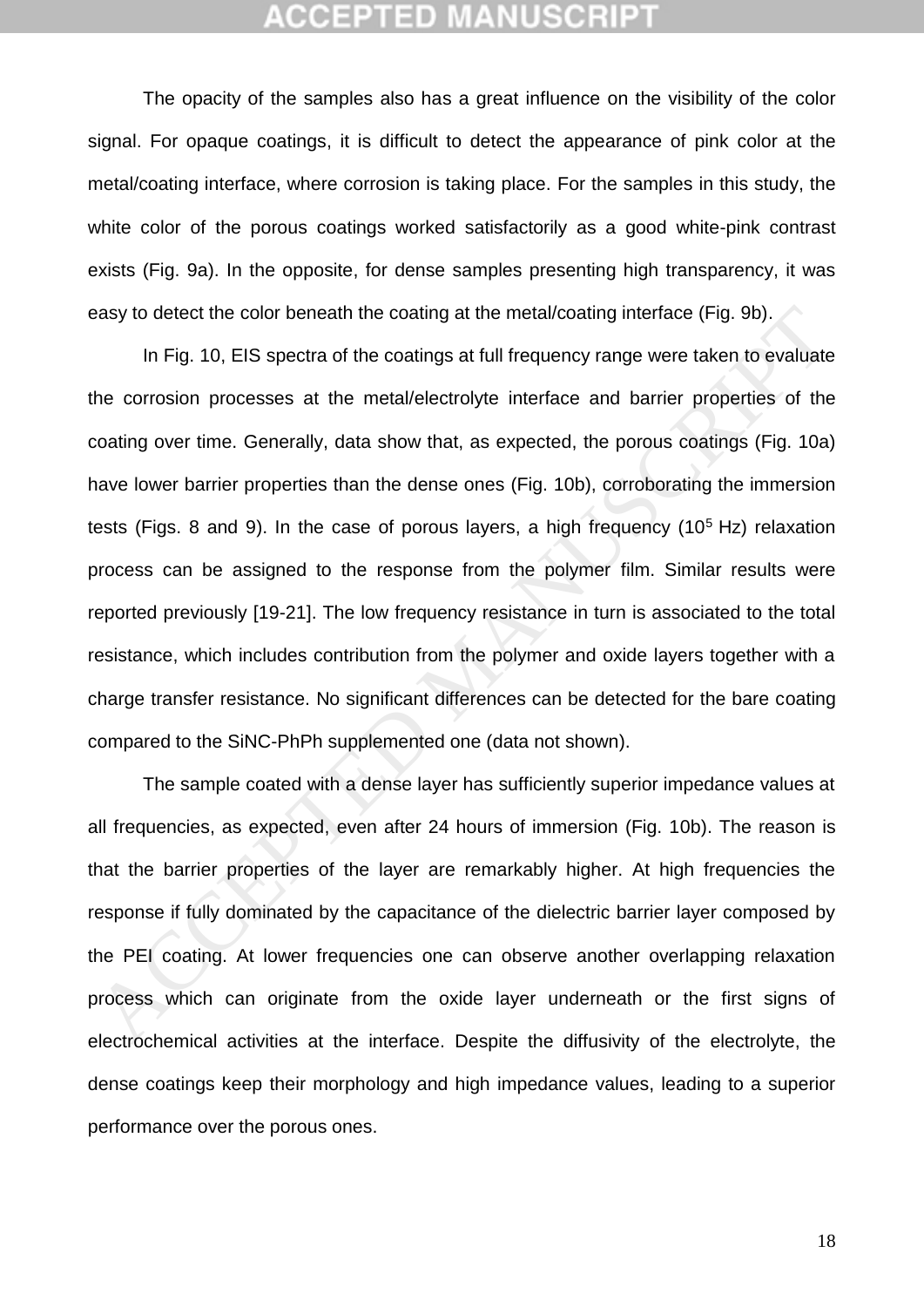Any color change on or in the coating layers was detected in none of the samples, even for the dense ones which should possess easier detection ability. The most plausible reason for this can be attributed to a diffusion of the PhPh pink color in the large volume of electrolyte used. Also, the small surface area exposed contributed to the low concentration of PhPh locally, below the naked eye visibility.

In order to be able to correctly assess the correlation of the kinetics of corrosion events with those of color signaling, further EIS measurements were carried out under more appropriate conditions (Fig. 11). Smaller volumes of 0.5 M NaCl were used and the impedance was measured at fixed frequency of  $10<sup>-2</sup>$  Hz for a faster recording and to increase the chance for a correlation with the color visualization. Particularly for the porous systems, the time constant responsible for corrosion activities appears at low frequency. To record the color, a DVIT technique was used under constant light conditions inside a chamber. The DVIT gives the advantage for detection of color patterns only, thus, making easier the color visualization. The difference image was obtained by digitally subtracting the reference (initial, at t=0) image from each consecutive image. The processed image reveals only differences between the reference and the consecutive image and eliminates background caused by the visible static features in the unprocessed images. [31] In order to be able to correctly assess the correlation of the kinetics of corresion<br>vents with those of color signaling, further EIS measurements were carried out under<br>nore appropriate conditions (Fig. 11). Smaller volu

Figs.11a and 11c show that the color was detected on both samples, after similar immersion times, about 1.5 h. These results are in agreement with the immersion tests (Fig.8 and 9), by proving the similar response time of the samples. Additionally, the EIS measurements of Fig. 10 corroborate the observations of Fig. 11. Both samples show diffusion of the electrolyte after 1h of immersion that is necessary to onset a change in pH for PhPh to change the color. Of relevance, these singular corrosion events could not be detected by EIS (Figs. 11b and 11d). These corrosion events should be signaled by significant variations of the impedance values matching the color events seen at the sample surface. But, in its place, almost steady impedance signals were measured for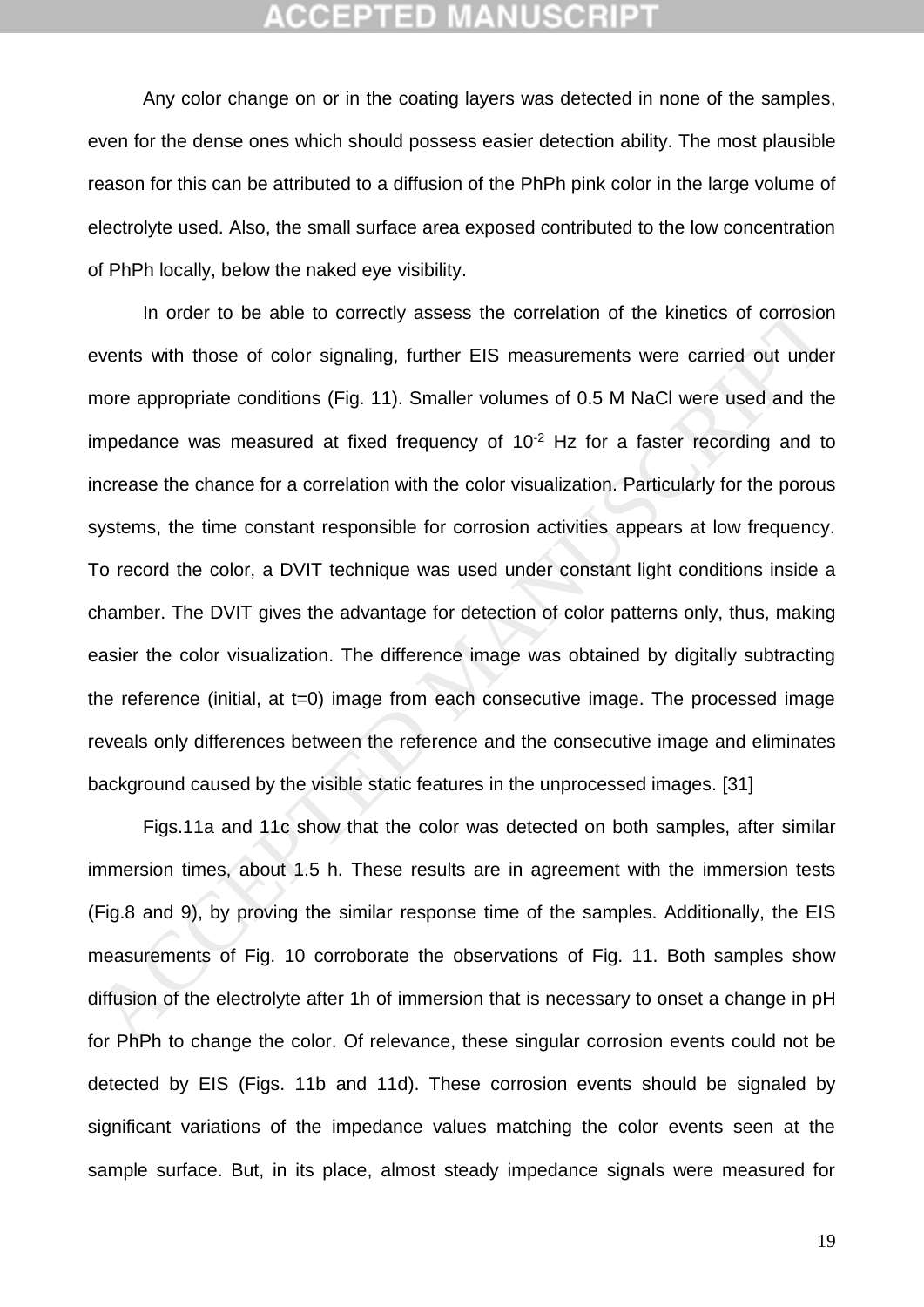both samples. This is explained by the very low impedance values for porous samples and the extremely high impedance values for the dense ones that hamper the detection of small signal variations. While for porous samples the measured impedances correspond to the low resistances of  $R<sub>ct</sub>$  (Fig. 10a), for dense coatings the impedance is assigned to the resistance of the coating (R<sub>coat</sub>) (Fig. 10b). So, porous coatings failed at the very beginning of the test, limiting further observations of corrosion events, because the impedance signal could not drop more (Fig. 11b). On the other hand, for dense coatings, the high impedances make the small amplitude signals of the color related events to not be detected by lack of resolution. However, it can be seen a decrease of the impedance, but not abrupt variations related to the local corrosion activities (Fig. 11d). This decrease in signal is related to the H<sup>2</sup> bubbling seen at the cathodic sites (Figs. 11c). Nevertheless, it can be said that the DVIT assisted EIS testing gives some clues for a good correlation between the color signaling kinetic and the corrosion activity related one. Moreover, despite the failure of EIS in detecting these corrosion events, they were spotted by a simple change of color. These observations prove that the SiNC-PhPh particle agglomerates are well distributed in the coating and are able to sense almost the full surface area exposed to the corrosive environment. Moreover, the sensing resolution of the system is predicted to be at micro-scale range, defined by the combined high distribution and high density of particles. The size of the particle agglomerates also takes an important role in setting the easiness of the color signaling. For bigger particles, the local intensity of color is higher making easier the detection by visual inspection. The combination of these particle characteristics permits these coatings to act as efficient sensing and signaling systems, able to detect even the smallest corrosion events that EIS technique fails to detect. of the test, limiting further observations of corrosion events, because the impedance signary and not drop more (Fig. 11b). On the other hand, for dense coatings, the high mpedances make the small amplitude signals of the

#### **3.3. Suggested mechanism for the pH-sensing/color-signaling functionality**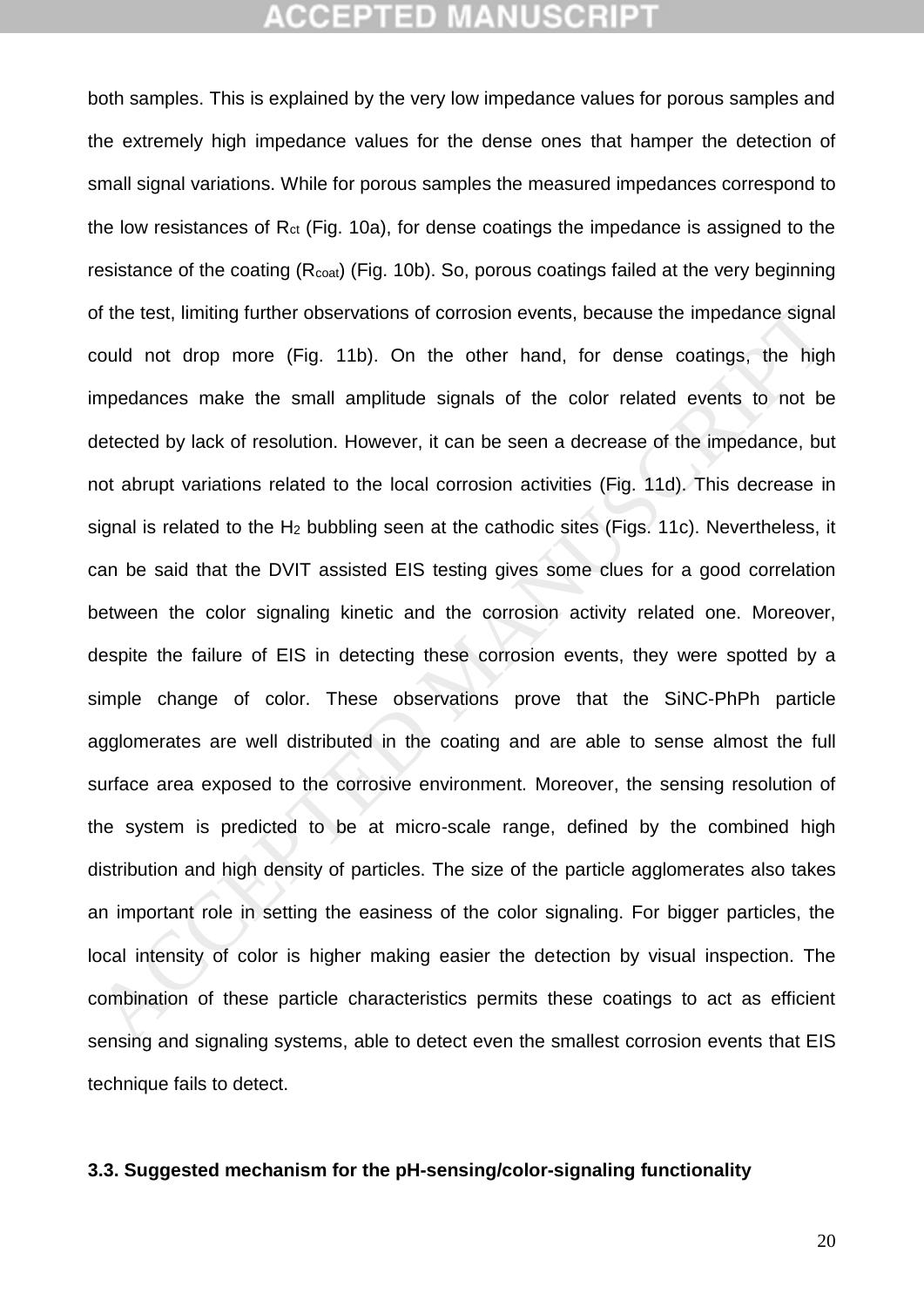To further investigate the distribution of color in the surrounding of an artificial defect, complementary tests were performed for dense 5 wt.% SiNC-PhPh/PEI coatings (Fig. 12). The left-side images (Figs. 12 a,c,e and g) correspond to the original optical images and the right-side images (Figs. 12 b,d,f and h) to the respective DVIT treated ones. With a high metal surface area available at the scribe, fast corrosion events took place followed by appearance of pink color, right after the sample was immersed in the electrolyte (Figs. 12a and 12b). The fast signaling of corrosion is due to the threshold pH at pH 8.2 to turn PhPh to pink color, a high concentration of free OH- anions is present as magnesium starts immediately to corrode. Free OH- are available because magnesium hydroxides are stable in the range of pH 8.5 - 11.5 [36] only. After 5 min of immersion, the intensity of color, close to the scribe, reaches its maximum, and the localized high concentration of PhPh allows the easy detection of color both by optical (Fig. 12c) and DVIT (Fig. 12d) images. ones. With a high metal surface area available at the scribe, fast corrosion events took<br>blace followed by appearance of pink color, right after the sample was immersed in the<br>lectrolyte (Figs. 12a and 12b). The fast signa

With increasing immersion time (Figs. 12c-h), corrosion intensifies all over the surface. The color of PhPh spreads over the full immersed area (Figs. 12c-h). The low intensity of color observed prevents its detection under real optical observations. The decreased color intensity is mostly assigned to a diffusion phenomenon and not to a consumption of OH- mediated by the self-healing of the PEI polymer [15, 18]. However, the second cause cannot be completely discarded, as it is not possible to estimate to what extent it occurs. As described in [15, 18, 37], the self-healing mechanism of PEI at the metal/coating interface is triggered by hydroxamic acids by means of an opening of the PEI imide ring. These N-containing functional groups have high complexation susceptibility with  $Mg(OH)_2$  leading to an effective bonding [\[38\]](#page-27-8). The following building up of selfassembled polymer monolayers at the corroded spots occurs upon multiple cyclic reactions like a Mg-polyamate [\[18,](#page-26-1) [37\]](#page-27-7), until total covering/healing of the defect. These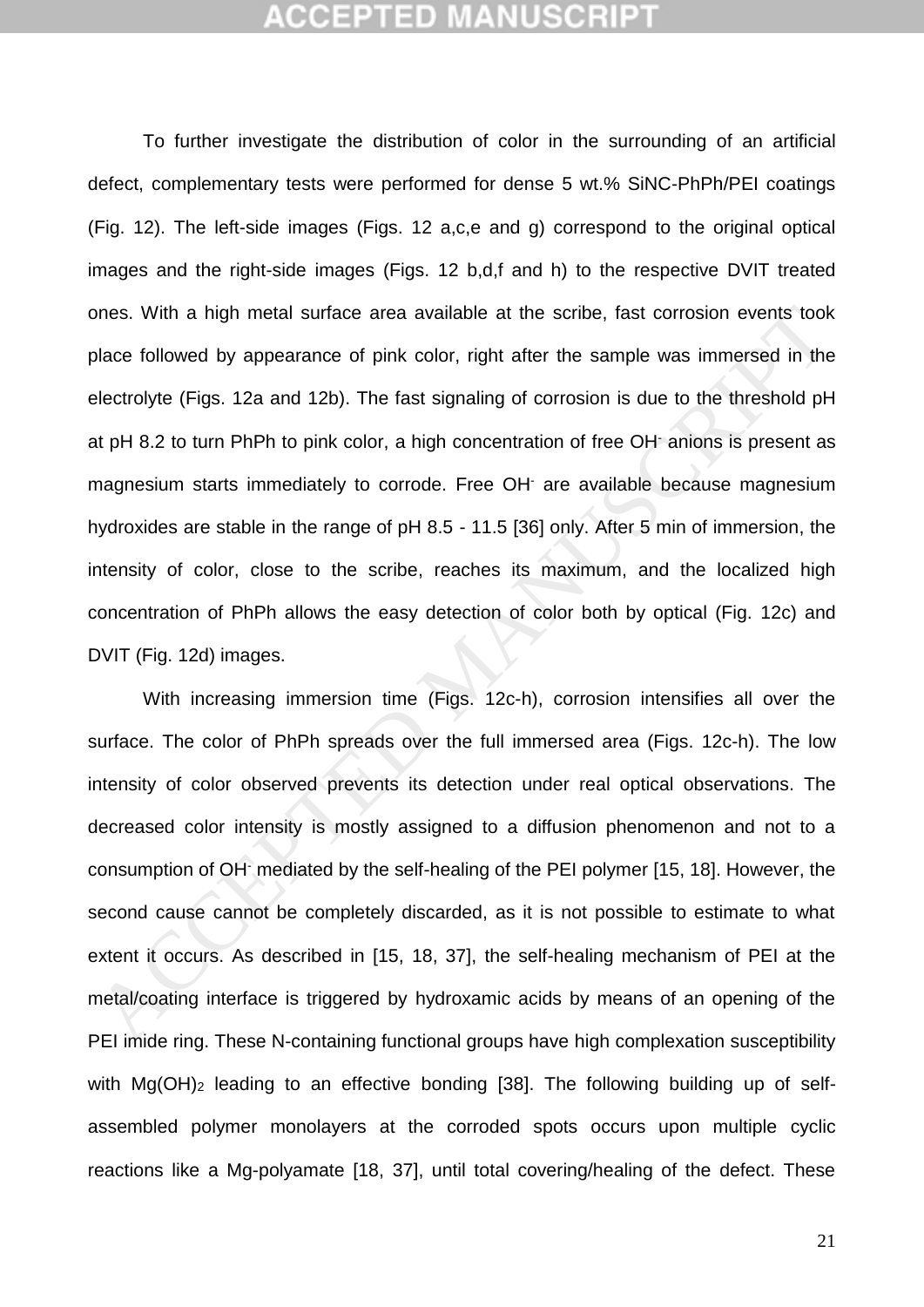hydroxamic acids functional triggers are also stable at the metal/coating interface under alkaline conditions in the range of pH 7.8 - 8.5, accordingly to localized SIET measurements on AZ31 substrates [\[16\]](#page-25-9). This means that the self-healing of PEI might interfere, at some extent, with the PhPh color change, typically at pH 8.2. However, in overall, it can be confidently stated that no significant interference of the self-healing is seen in the color appearance. The color spots the cathodic reaction, related to the water reduction, due to a local increase of pH, as follows The color appearance. The color spots the cathodic reaction, related to the water<br>on, due to a local increase of pH, as follows<br> $2H_2O + 2e^- \rightarrow 2OH^- + H_2$  (4)

$$
2H_2O + 2e^- \rightarrow 2OH^- + H_2
$$

Besides the color spotted cathodic sites, other equally cathodic sites not spotted can be also presented alongside with a strong release of  $H_2$  gas bubbles and increased pH [16, 17]. The high local pH at these sites, close to pH 12 [17], turns the pink color of PhPh back to its colorless structure form [25], explaining the absence of color. Also, the H<sub>2</sub> bubbling at these sites could help to disperse the color, making it difficult to be observed. seen in the color appearance. The color spots the cathodic reaction, related to the water<br>
eduction, due to a local increase of pH, as follows<br>  $2H_2O + 2e \rightarrow 2OH \rightarrow H_2$ <br>
Besides the color spotted cathodic sites, other equall

At the scribe, the dissolution of magnesium element mainly, typical of AZ31 alloys [37], occurs at increasing extent over time (Figs. 12c-h) following the anodic reaction, Example 2013 At the schoe, the dissolution of magnesium element mainly, typical of AZST alloys<br>ccurs at increasing extent over time (Figs. 12c-h) following the anodic reaction,<br> $Mg \rightarrow Mg^{2+} + 2e^-$  (5)

$$
Mg \rightarrow Mg^{2+} + 2e^- \tag{5}
$$

Additionally, the absence of color at the scribe might be related to the slight decrease of pH. Lamaka et al. have shown by localized SIET measurements a decrease of pH to values, as low as pH 5.3 [16], that undergoes during the anodic reaction assigned b values, as low as pH 5.5 [16], that undergoes during the ahodic reaction assigned<br>magnesium dissolution and hydrolysis [16], as follows<br>Mg + 2H<sub>2</sub>O → Mg(OH)<sub>2</sub> + 2H<sup>+</sup> + 2e<sup>-</sup> (6)

to the magnesium dissolution and hydrolysis [16], as follows  
\n
$$
Mg + 2H2O \rightarrow Mg(OH)2 + 2H+ + 2e-
$$
\n(6)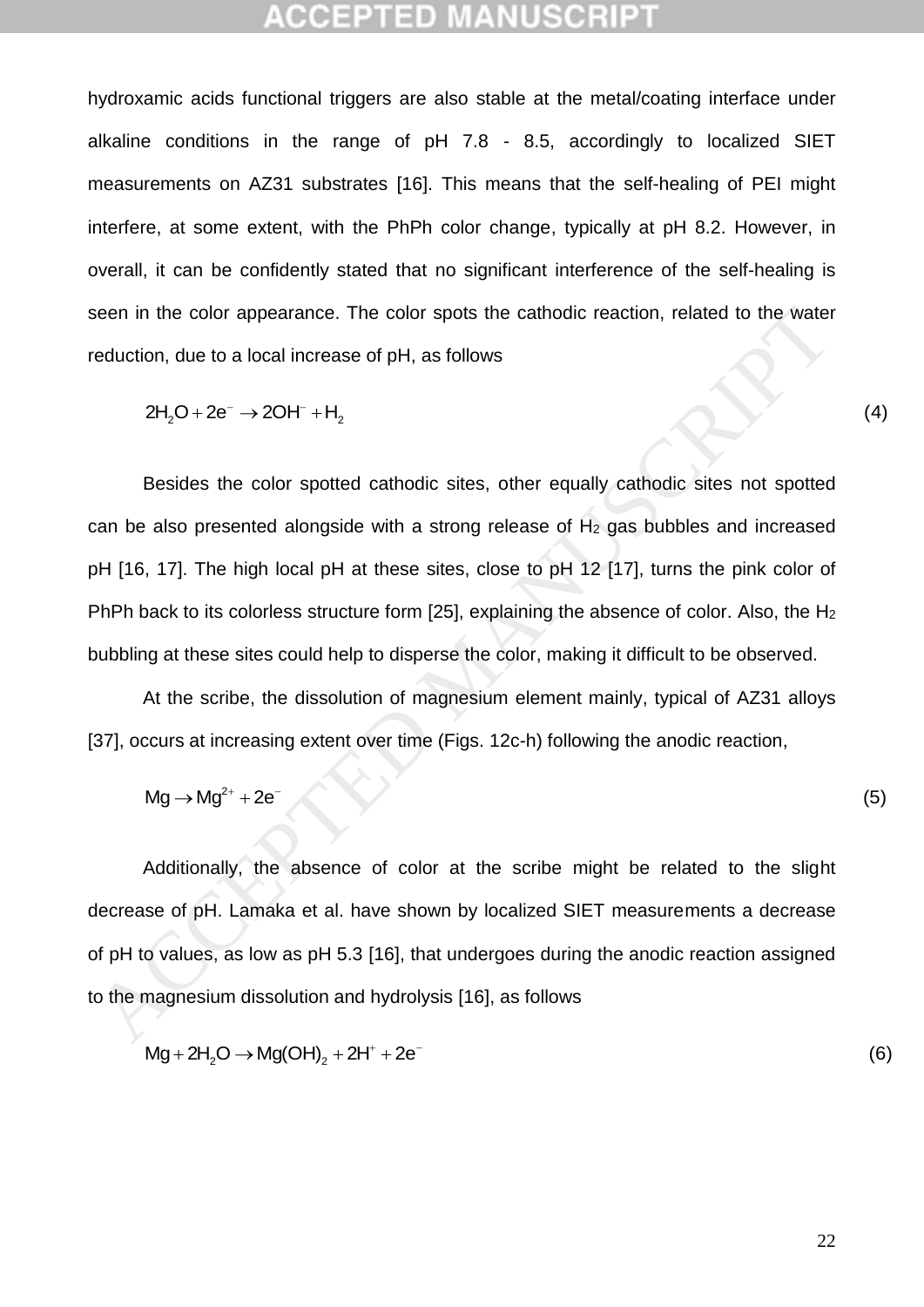The formation of magnesium hydroxide deposits (eq. 6) at the scribe is also taking place (anodic sites). The scribe that was initially clean with a metallic appearance becomes dark, as it can be seen in the inset images (Figs. 12c-h). While the most active anodic sites are located at the scribe due to the high surface area of the exposed metal, other anodic sites are present as well at other sites all across the surface [\[16\]](#page-25-9). They are formed underneath the coating at the metal/coating interface, which make their visibility only possible mostly upon blistering of the coating. However, after 12h of immersion time (Figs. 12c-h), these events are still not visible. This might be attributed to the reaction of magnesium hydroxide with the PEI (i.e. self-healing) at the metal/coating interface keeping the good adhesion of the coating to the substrate [18].

#### **4. Conclusions**

SiNC-PhPh/PEI coatings loaded with SiNC-PhPh particles worked as efficient pHsensing and therefore color-signaling systems by spotting early corrosion events on AZ31. The change of PhPh color occurred upon outbreak of the local corrosion process and it can be seen by visual inspection. PEI coatings loaded with 5 wt.%. SiNC-PhPh particles offered optimal pH-sensing/color-signaling functionality. SiNC-PhPh particle agglomerate sized below 2.2 um were homogenously dispersed in the polymer matrix. ormed underneath the coating at the metal/coating interface, which make their visibility<br>only possible mostly upon blistering of the coating. However, after 12h of immersion time<br>Figs. 12c-h), these events are still not vi

Immersion tests have shown that the pH change for the system SiNC-PhPh/PEI coatings starts very fast and it is accompanied by the appearance of pink color from the PhPh and for that pH-values the self-healing process should start also. Especially, for dense coatings, color-signaling functionality succeeds to sense small corrosion events, while EIS testing failed to detect them. Dense transparent coatings performed better in color-signaling than the porous ones. DVIT assisted EIS tests have shown important clues for a fast color signaling matching the corrosion kinetics at the metal surface. Even the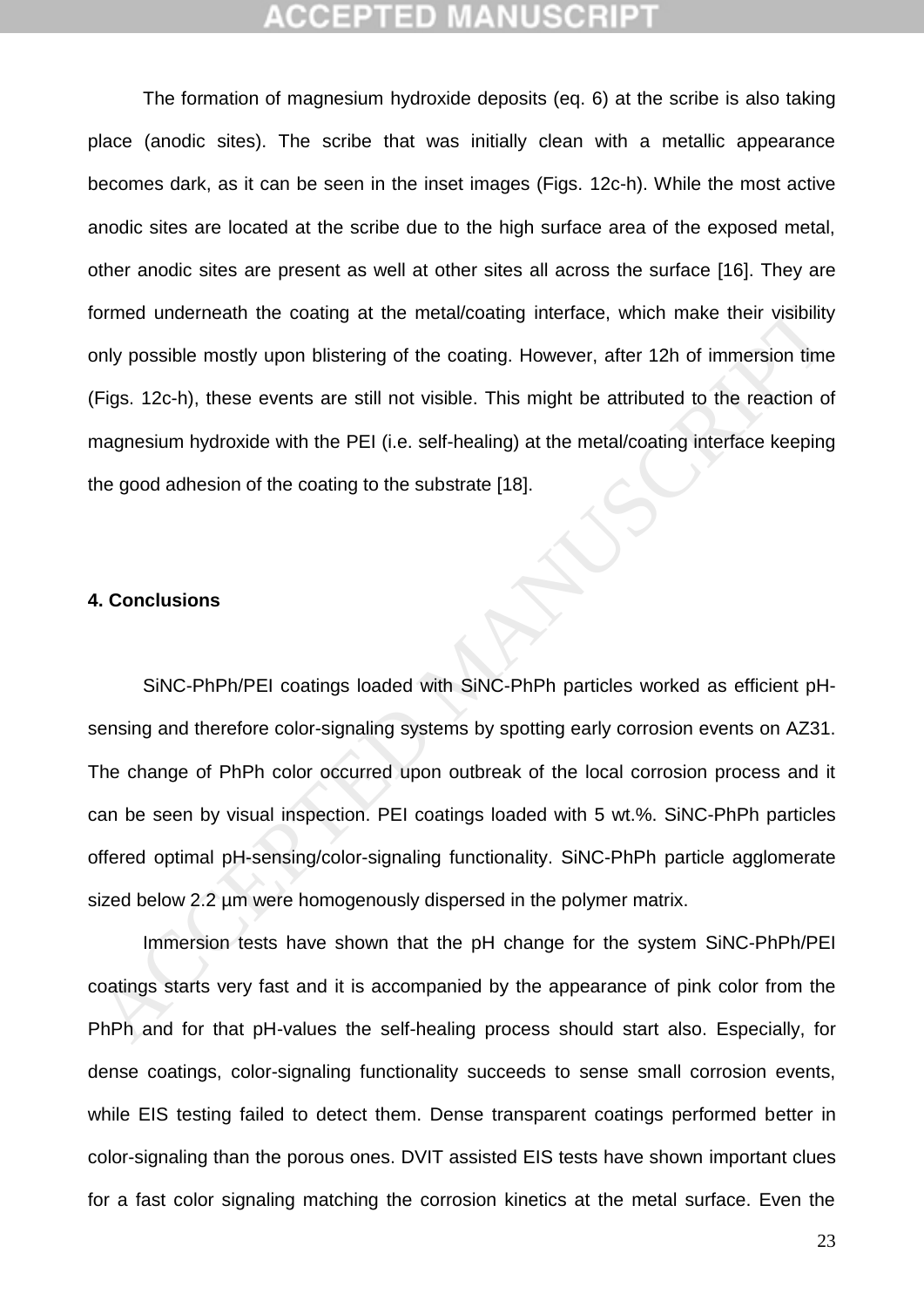## CCEPTED

smallest corrosion events were detected proving the high detection accuracy and resolution at micron range of the SiNC-PhPh particle agglomerates. Moreover, simulated drop atmospheric tests showed the high reproducibility of the sensing signal upon multiple uses.

Given the performance of these pH-sensing/color-signaling coatings, enhanced service life and reduction in maintenance costs could be achieved when combined with an appropriate inspection regime.

#### **Acknowledgements**

This work was supported by SMARCOAT European project (Marie Skłodowska-Curie grant agreement nº. 645662). Dr. S.V. Lamaka acknowledges the financial support of Alexander von Humboldt Foundation via Experienced Researcher Grant. vervice life and reduction in maintenance costs could be achieved when combined with an<br>appropriate inspection regime.<br>
This work was supported by SMARCOAT European project (Marie Skłodowska<br>
Curie grant agreement n°. 6456

#### **References**

- <span id="page-24-0"></span>**[1].** G.L. Song, A. Atrens, Corrosion Mechanisms of Magnesium Alloys, Advanced Engineering Materials, 1 (1999) 11-33.
- <span id="page-24-1"></span>**[2].** G. Edward, W. Dietzel, K.U. Kainer, General and Localized Corrosion of Magnesium Alloys: A Critical Review, Journal of Materials Engineering and Performance, 22 (2013) 2875-2891.
- <span id="page-24-2"></span>**[3].** R.-G. Hu, S. Zhang, J.-F. Bu, C.-J. Lin, G.-L. Song, Recent progress in corrosion protection of magnesium alloys by organic coatings, Progress in Organic Coatings, 73 (2012) 129-141.
- <span id="page-24-3"></span>**[4].** R.B. Figueira, C.J.R. Silva, E.V. Pereira, Organic–inorganic hybrid sol–gel coatings for metal corrosion protection: a review of recent progress, Journal of Coatings Technology and Research, 12 (2015) 1-35.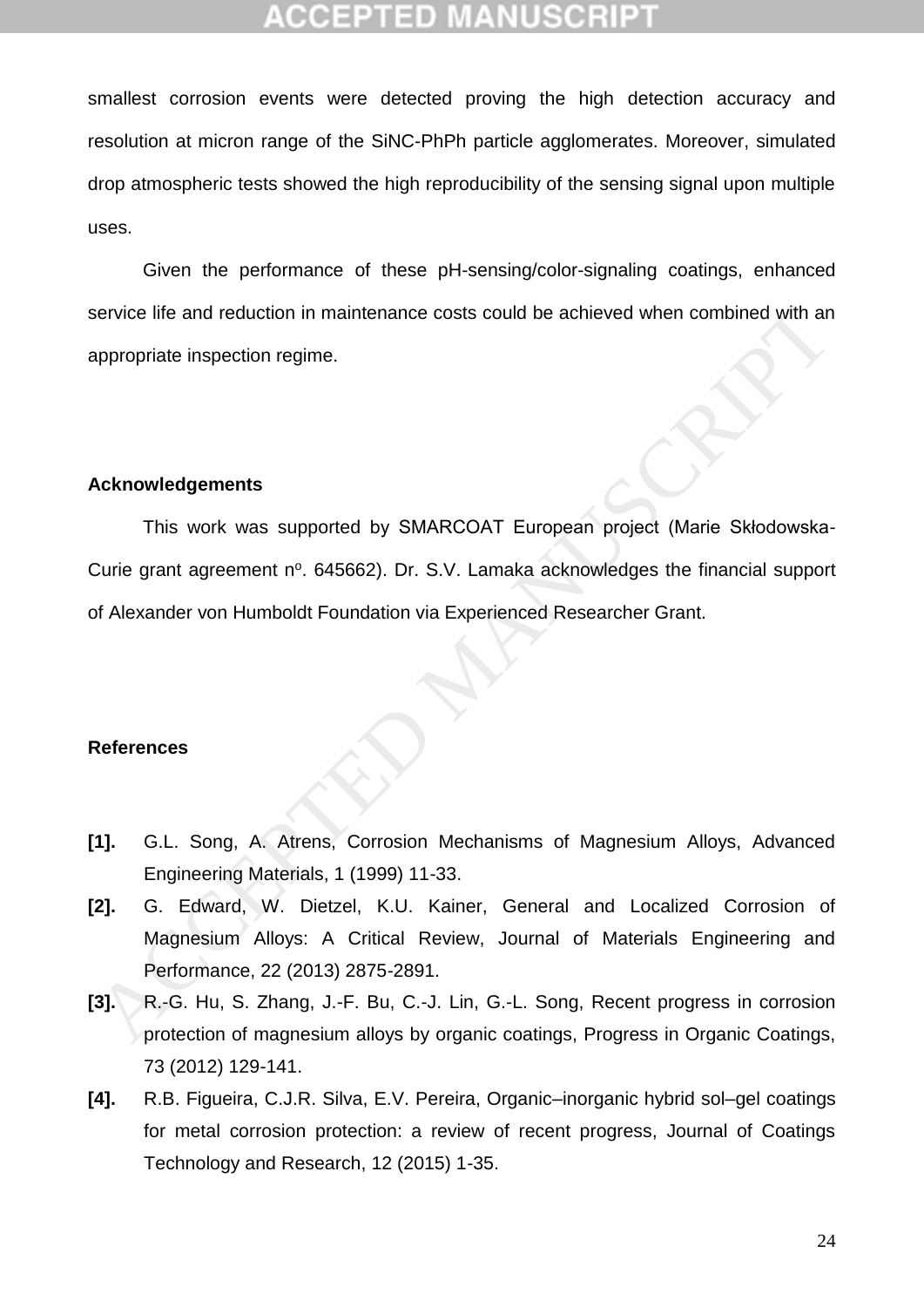- **[5].** J.E. Gray, B. Luan, Protective coatings on magnesium and its alloys a critical review, Journal of Alloys and Compounds, 336 (2002) 88-113.
- <span id="page-25-0"></span>**[6].** M. Bobby Kannan, W. Dietzel, C. Blawert, A. Atrens, P. Lyon, Stress corrosion cracking of rare-earth containing magnesium alloys ZE41, QE22 and Elektron 21 (EV31A) compared with AZ80, Materials Science and Engineering: A, 480 (2008) 529-539.
- <span id="page-25-1"></span>**[7].** R. Supplit, T. Koch, U. Schubert, Evaluation of the anti-corrosive effect of acid pickling and sol–gel coating on magnesium AZ31 alloy, Corrosion Science, 49 (2007) 3015-3023.
- <span id="page-25-2"></span>**[8].** U.C. Nwaogu, C. Blawert, N. Scharnagl, W. Dietzel, K.U. Kainer, Effects of organic acid pickling on the corrosion resistance of magnesium alloy AZ31 sheet, Corrosion Science, 52 (2010) 2143-2154.
- <span id="page-25-3"></span>**[9].** S. Pommiers, J. Frayret, A. Castetbon, M. Potin-Gautier, Alternative conversion coatings to chromate for the protection of magnesium alloys, Corrosion Science, 84 (2014) 135-146.
- <span id="page-25-4"></span>**[10].** F. Brusciotti, D.V. Snihirova, H. Xue, M.F. Montemor, S.V. Lamaka, M.G.S. Ferreira, Hybrid epoxy–silane coatings for improved corrosion protection of Mg alloy, Corrosion Science, 67 (2013) 82-90.
- **[11].** S.V. Lamaka, M.F. Montemor, A.F. Galio, M.L. Zheludkevich, C. Trindade, L.F. Dick, M.G.S. Ferreira, Novel hybrid sol–gel coatings for corrosion protection of AZ31B magnesium alloy, Electrochimica Acta, 53 (2008) 4773-4783.
- <span id="page-25-5"></span>**[12].** S.V. Lamaka, G. Knörnschild, D.V. Snihirova, M.G. Taryba, M.L. Zheludkevich, M.G.S. Ferreira, Complex anticorrosion coating for ZK30 magnesium alloy, Electrochimica Acta, 55 (2009) 131-141.
- <span id="page-25-7"></span><span id="page-25-6"></span>**[13].** D. Wang, G.P. Bierwagen, Sol–gel coatings on metals for corrosion protection, Progress in Organic Coatings, 64 (2009) 327-338.
- **[14].** S.V. Lamaka, H.B. Xue, N.N.A.H. Meis, A.C.C. Esteves, M.G.S. Ferreira, Faulttolerant hybrid epoxy-silane coating for corrosion protection of magnesium alloy AZ31, Progress in Organic Coatings, 80 (2015) 98-105. pickling and sol-gel coating on magnesium AZ31 alloy, Corrosion Science, 49<br>
(2007) 3015-3023.<br> **8J.** U.C. Nwaogu, C. Blawert, N. Schamagl, W. Dietzel, K.U. Kainer, Effects of organic<br>
aid pickling on the corrosion resista
- <span id="page-25-8"></span>**[15].** N. Scharnagl, C. Blawert, W. Dietzel, Corrosion protection of magnesium alloy AZ31 by coating with poly(ether imides) (PEI), Surface and Coatings Technology, 203 (2009) 1423-1428.
- <span id="page-25-9"></span>**[16].** S.V. Lamaka, O.V. Karavai, A.C. Bastos, M.L. Zheludkevich, M.G.S. Ferreira, Monitoring local spatial distribution of Mg2+, pH and ionic currents, Electrochemistry Communications, 10 (2008) 259-262.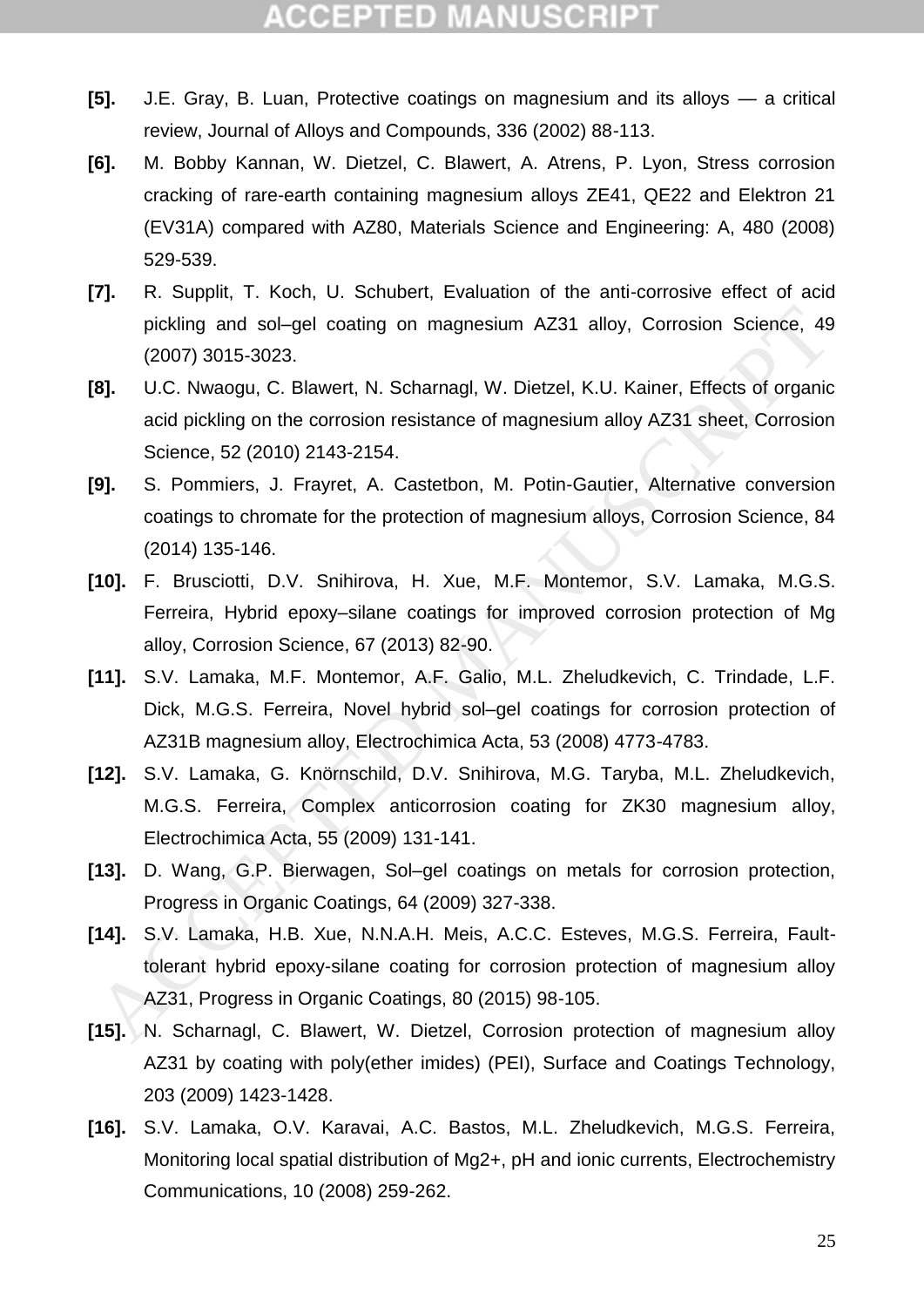- <span id="page-26-0"></span>**[17].** O.V. Karavai, A.C. Bastos, M.L. Zheludkevich, M.G. Taryba, S.V. Lamaka, M.G.S. Ferreira, Localized electrochemical study of corrosion inhibition in microdefects on coated AZ31 magnesium alloy, Electrochimica Acta, 55 (2010) 5401-5406.
- <span id="page-26-1"></span>**[18].** T.F. da Conceicao, N. Scharnagl, W. Dietzel, K.U. Kainer, On the degradation mechanism of corrosion protective poly(ether imide) coatings on magnesium AZ31 alloy, Corrosion Science, 52 (2010) 3155-3157.
- <span id="page-26-4"></span>**[19].** A. Zomorodian, M.P. Garcia, T. Moura e Silva, J.C.S. Fernandes, M.H. Fernandes, M.F. Montemor, Corrosion resistance of a composite polymeric coating applied on biodegradable AZ31 magnesium alloy, Acta Biomaterialia, 9 (2013) 8660-8670.
- <span id="page-26-5"></span>**[20].** T.F. da Conceicao, N. Scharnagl, W. Dietzel, K.U. Kainer, Corrosion protection of magnesium AZ31 alloy using poly(ether imide) [PEI] coatings prepared by the dip coating method: Influence of solvent and substrate pre-treatment, Corrosion Science, 53 (2011) 338-346. M.F. Montemor, Corrosion resistance of a composite polymeric coating applied or<br>biodegradable AZ31 magnesium alloy, Acta Biomaterialia, 9 (2013) 8660-8670.<br>
201. T.F. da Conceicao, N. Scharmagl, W. Dietzel, K.U. Kainer, Co
- **[21].** T.F. Conceicao, N. Scharnagl, C. Blawert, W. Dietzel, K.U. Kainer, Corrosion protection of magnesium alloy AZ31 sheets by spin coating process with poly(ether imide) [PEI], Corrosion Science, 52 (2010) 2066-2079.
- **[22].** N. Scharnagl, Blawert, C. , Coating of a magnesium component with polyetherimide solution, 2009, GKSS-Forschungszentrum Geesthacht G.m.b.H., Germany.US20090202849A1
- <span id="page-26-2"></span>**[23].** K.V. Peinemann, J.F. Maggioni, S.P. Nunes, Poly(ether imide) membranes obtained from solution in cosolvent mixtures, Polymer, 39 (1998) 3411-3416.
- <span id="page-26-3"></span>**[24].** R. Anne, M. Paul, D. Claude, C. Hubert, D. André, Poly(ether imide) membrane formation by water vapour induced phase inversion, Macromolecular Symposia, 188 (2002) 37-48.
- <span id="page-26-6"></span>**[25].** F. Maia, J. Tedim, A.C. Bastos, M.G.S. Ferreira, M.L. Zheludkevich, Nanocontainerbased corrosion sensing coating, Nanotechnology, 24 (2013) 415502.
- <span id="page-26-7"></span>**[26].** F. Maia, J. Tedim, A.C. Bastos, M.G.S. Ferreira, M.L. Zheludkevich, Active sensing coating for early detection of corrosion processes, RSC Advances, 4 (2014) 17780- 17786.
- **[27].** J. Zhang, G.S. Frankel, Corrosion-Sensing Behavior of an Acrylic-Based Coating System, CORROSION, 55 (1999) 957-967.
- **[28].** I.M. El-Nahhal, S.M. Zourab, N.M. El-Ashgar, Encapsulation of Phenolphthalein pH-Indicator into a Sol-Gel Matrix, Journal of Dispersion Science and Technology, 22 (2001) 583-590.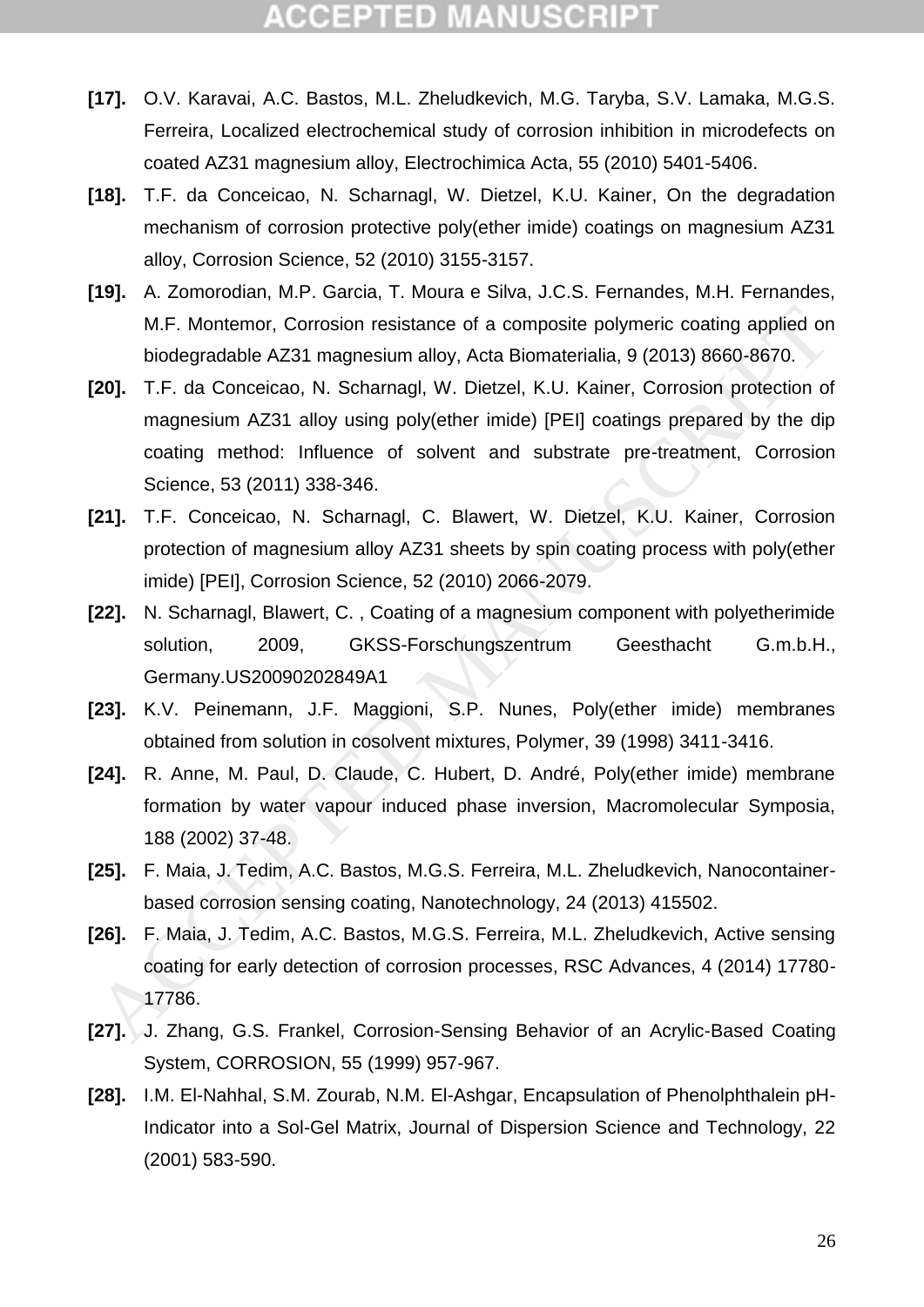- <span id="page-27-0"></span>**[29].** V. Volovšek, K. Furić, L. Bistričić, M. Leskovac, Micro Raman Spectroscopy of Silica Nanoparticles Treated with Aminopropylsilanetriol, Macromolecular Symposia, 265 (2008) 178-182.
- <span id="page-27-1"></span>**[30].** B.J. Briscoe, B.H. Stuart, S. Rostami, A Fourier transform Raman spectroscopy study of the crystallization behaviour of poly (ether ether ketone)/poly (ether imide) blends, Spectrochimica Acta Part A: Molecular Spectroscopy, 49 (1993) 753-758.
- <span id="page-27-2"></span>**[31].** H.S. Isaacs, Y.M. Looi, J.H.W. de Wit, Behavior of laser welded steel in chloride solution studied using difference imaging, Corrosion Science, 49 (2007) 53-62.
- <span id="page-27-4"></span><span id="page-27-3"></span>**[32].** H. Krawiec, S. Stanek, V. Vignal, J. Lelito, J.S. Suchy, The use of microcapillary techniques to study the corrosion resistance of AZ91 magnesium alloy at the microscale, Corrosion Science, 53 (2011) 3108-3113.
- **[33].** H.T. Ham, Y.S. Choi, I.J. Chung, An explanation of dispersion states of singlewalled carbon nanotubes in solvents and aqueous surfactant solutions using solubility parameters, Journal of Colloid and Interface Science, 286 (2005) 216-223. solution studied using difference imaging, Corrosion Science, 49 (2007) 53-62.<br>
32]. H. Krawiec, S. Stanek, V. Vignal, J. Lelitio, J.S. Suchy, The use of microcapillary<br>
techniques to study the corrosion resistance of A291
- <span id="page-27-5"></span>**[34].** K. Gong, Q. Fang, S. Gu, S.F.Y. Li, Y. Yan, Nonaqueous redox-flow batteries: organic solvents, supporting electrolytes, and redox pairs, Energy & Environmental Science, 8 (2015) 3515-3530.
- **[35].** F. Maia, J. Tedim, A.D. Lisenkov, A.N. Salak, M.L. Zheludkevich, M.G.S. Ferreira, Silica nanocontainers for active corrosion protection, Nanoscale, 4 (2012) 1287- 1298.
- <span id="page-27-6"></span>**[36].** M. Pourbaix, Pergamon Press, London, 1966.
- <span id="page-27-7"></span>**[37].** E. Ghali, W. Dietzel, K.-U. Kainer, General and localized corrosion of magnesium alloys: A critical review, Journal of Materials Engineering and Performance, 13 (2004) 7-23.
- <span id="page-27-8"></span>**[38].** W. Albrecht, B. Seifert, T. Weigel, M. Schossig, A. Holländer, T. Groth, R. Hilke, Amination of Poly(ether imide) Membranes Using Di- and Multivalent Amines,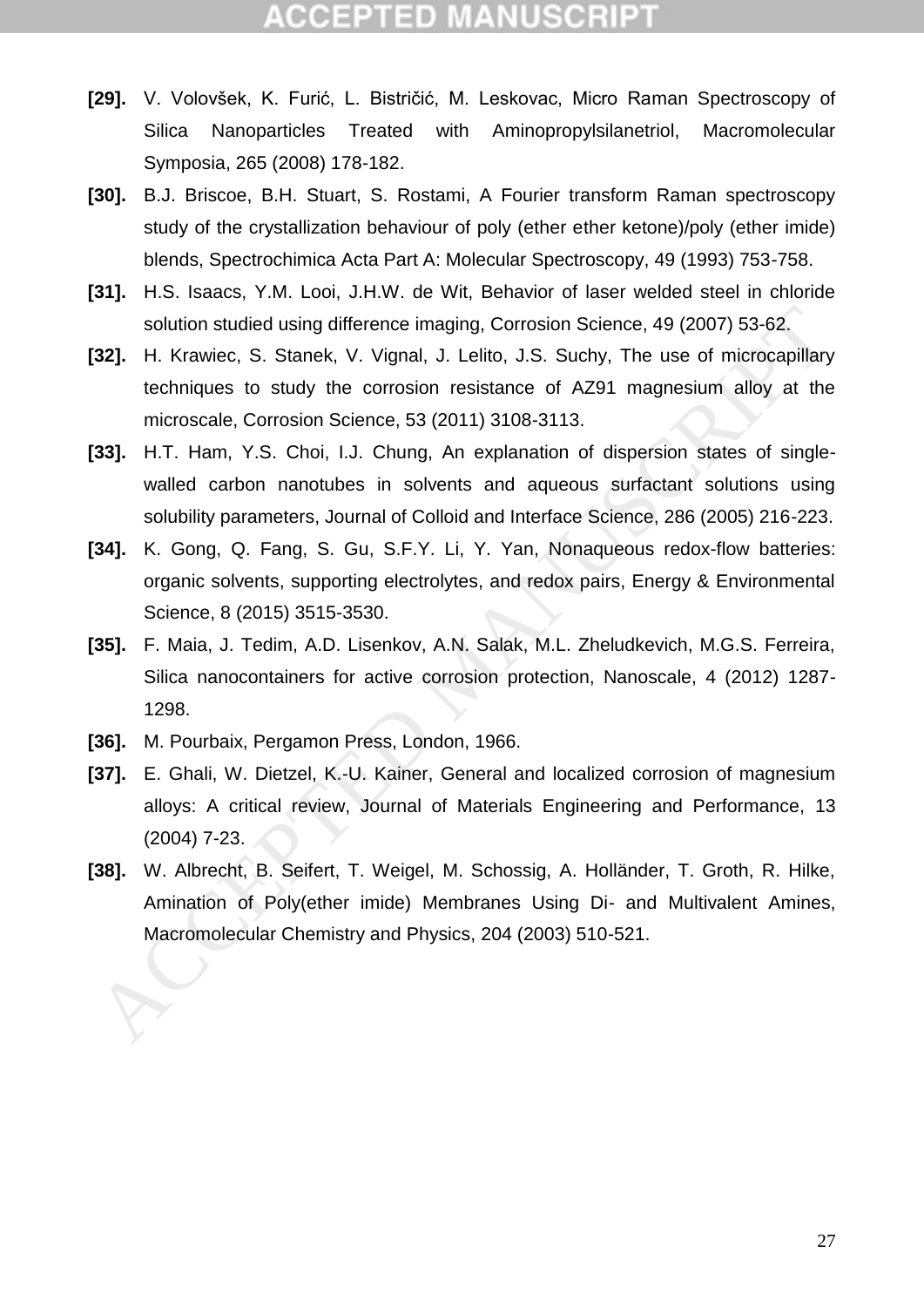#### CCE ID

#### **List of captions**

**Fig. 1 –** SEM and Si elemental EDX mapping images, and respective particle size histogram plots of the 5 wt.% SiNC-PhPh/PEI films obtained by (a-c) protocol 1, (d-f) protocol 2 and (g-j) protocol 3.

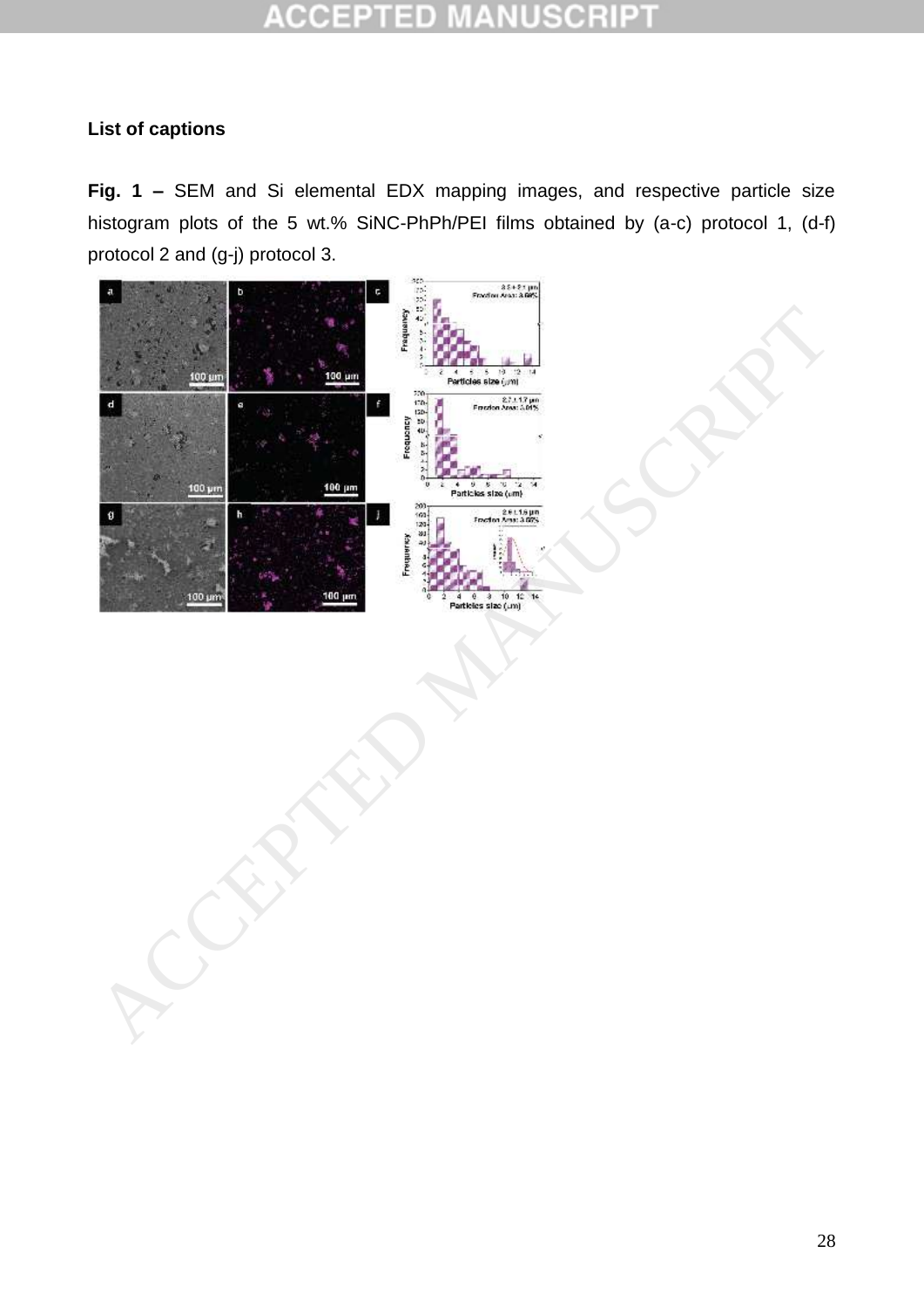#### $\overline{a}$ CCEI  $\blacksquare$ 10 C Ė U  $\pm$ h n

**Fig. 2 –** Si-elemental EDX mapping images of the SiNC-PhPh/PEI films for different SiNC-PhPh contents, and respective optical images of the films after 5 min of exposition to a drop of 0.05 M NaOH.

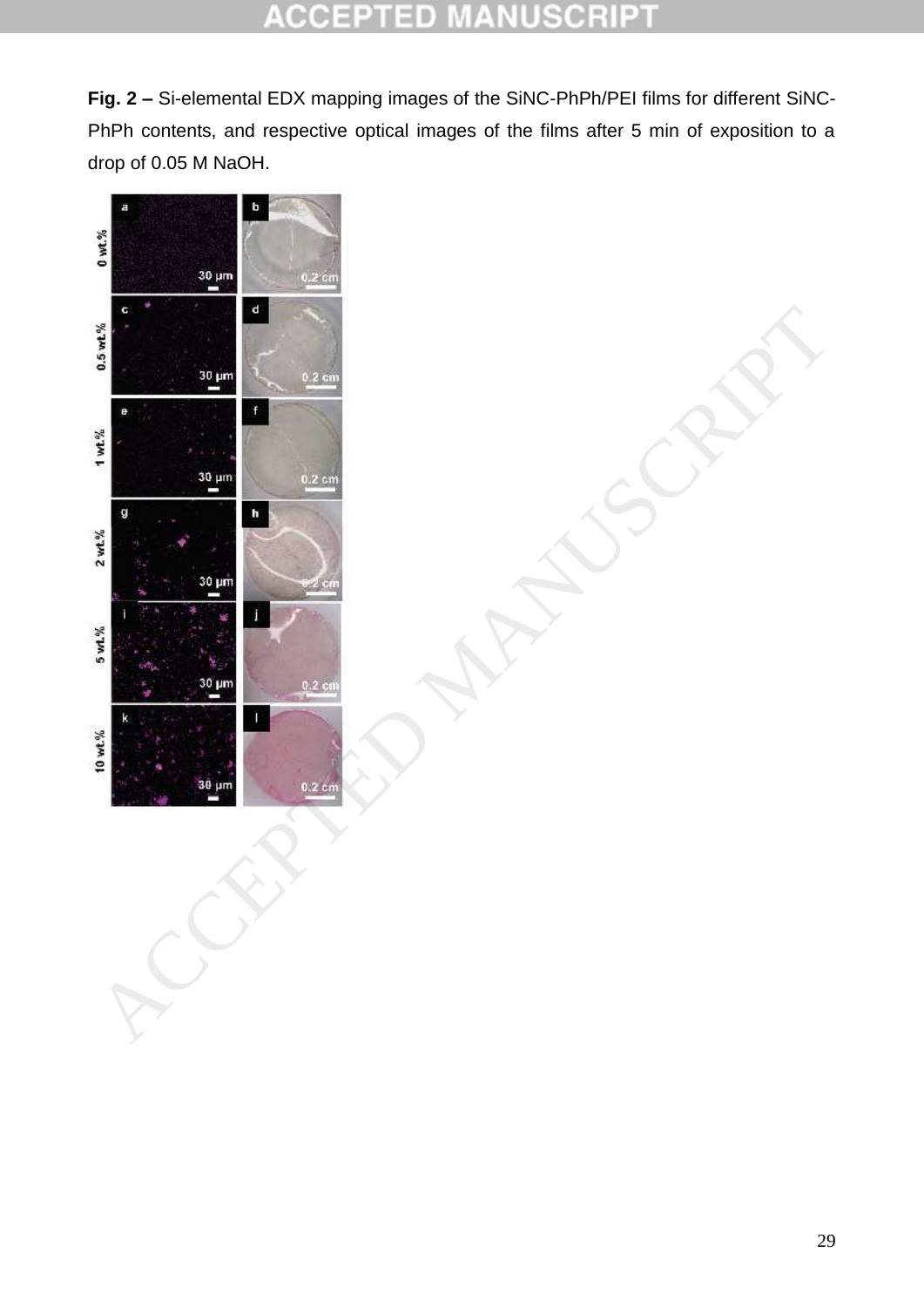**Fig. 3 –** Dependence of the (a) SiNC-PhPh particle size and SiNC-PhPh particle area, and (b) particle content (vol.%) and particle fraction area on the particle content (wt.%) in the PEI films.

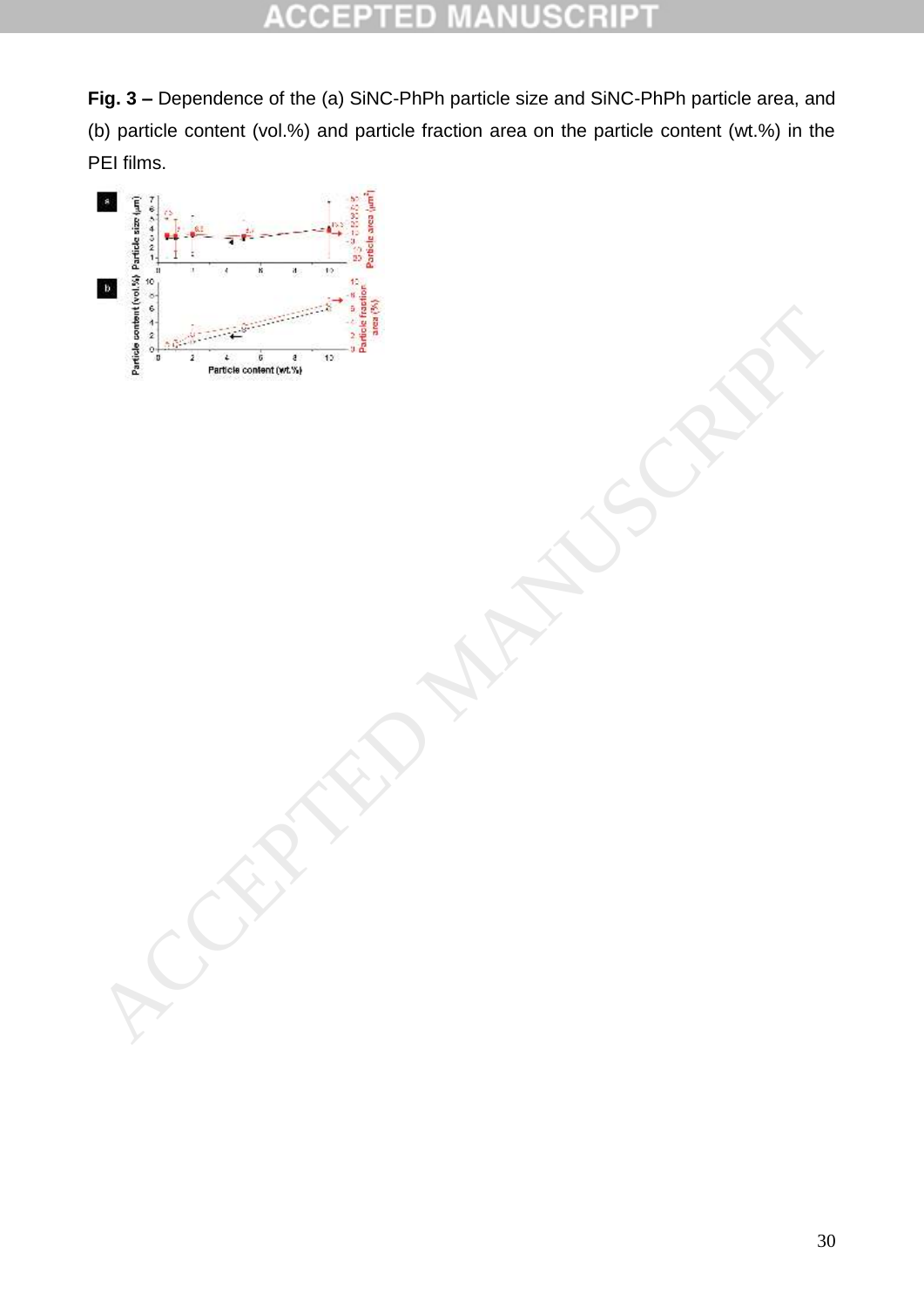#### ID CCE  $\pm$ o

**Fig. 4 –** (a) Optical photographs recording of the color changes of the 5 wt.% SiNC-PhPh film sample in 0.05 M NaOH over time. (b) Cyclic test of color change at the same conditions of (a).



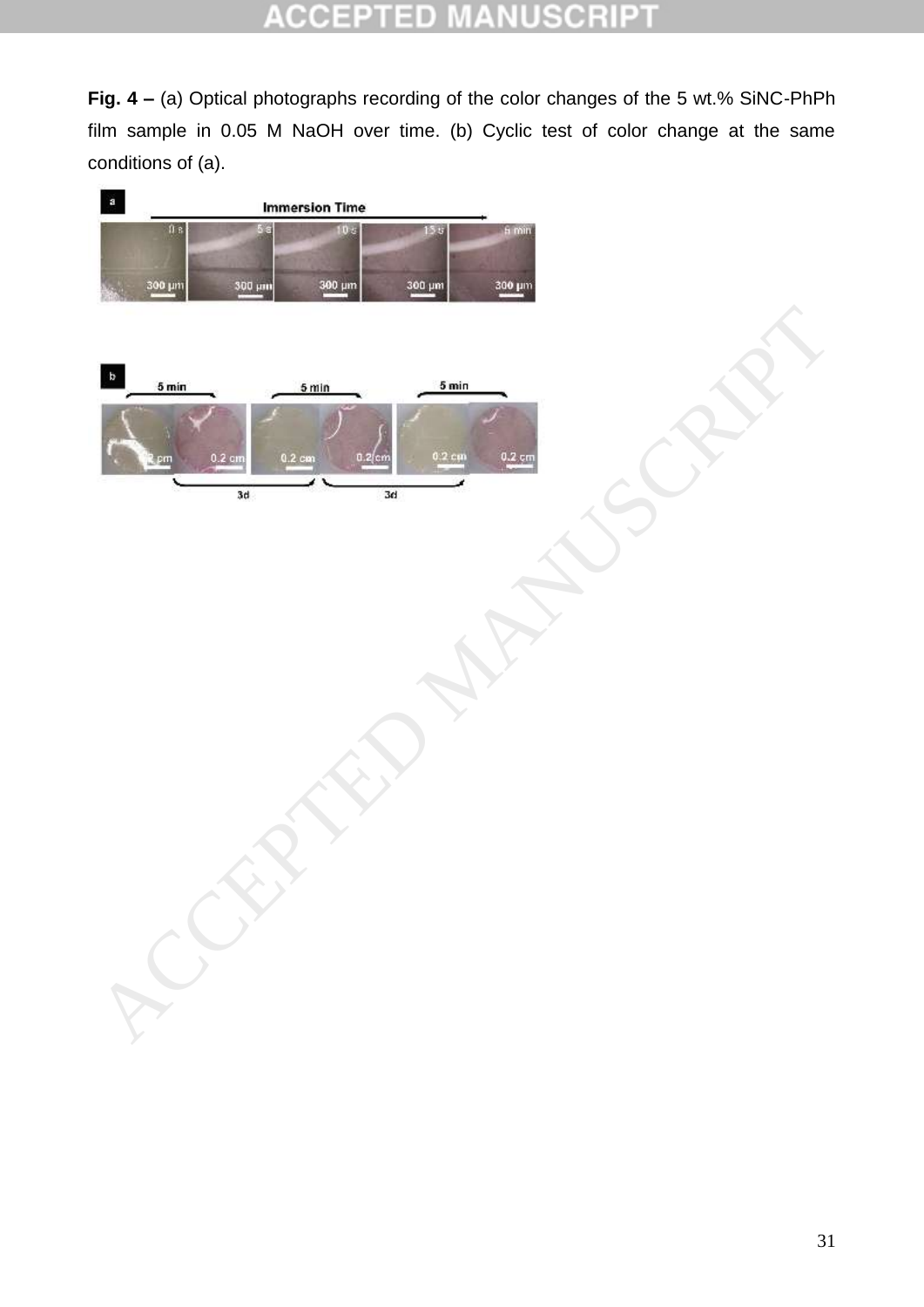#### ΞD CCEPT E C  $\pm$ u

**Fig. 5 –** Optical photographs, SEM (top and cross-sectional views) and EDX mapping images, and respective particle size histogram plots of 5 wt.% SiNC-PhPh/PEI dip coated AZ31 substrates: (a-e) porous; (f-j) dense.

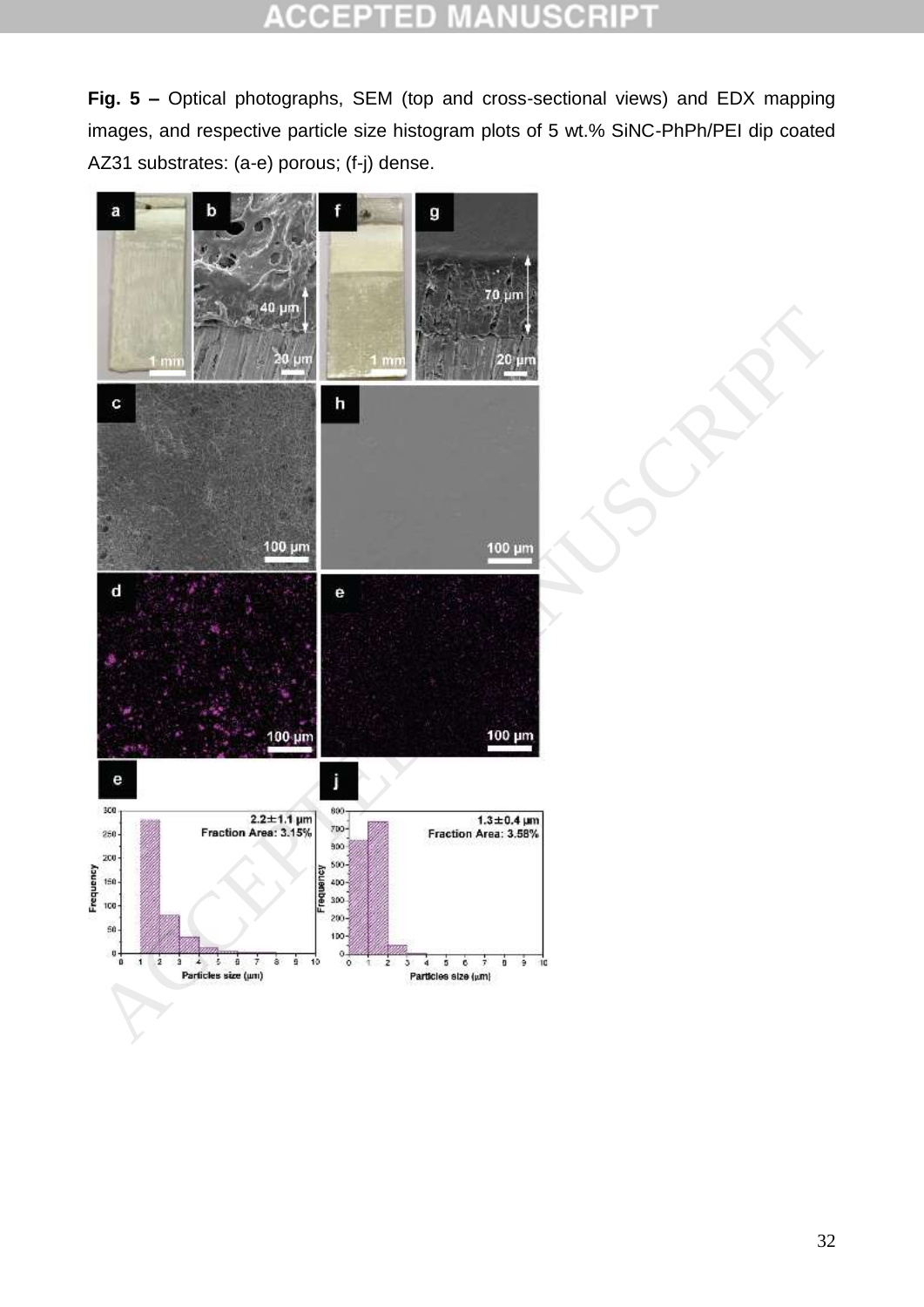#### CCEPT 3D C B P  $\pm$ U

**Fig. 6 –** (a) Raman spectra of the SiNC-PhPh, dense PEI coatings and dense 5 wt.% SiNC-PhPh/PEI coatings. (b) Raman spectrum of the 5 wt.% SiNC-PhPh/PEI coating in the spectrum region highlighted in (a).

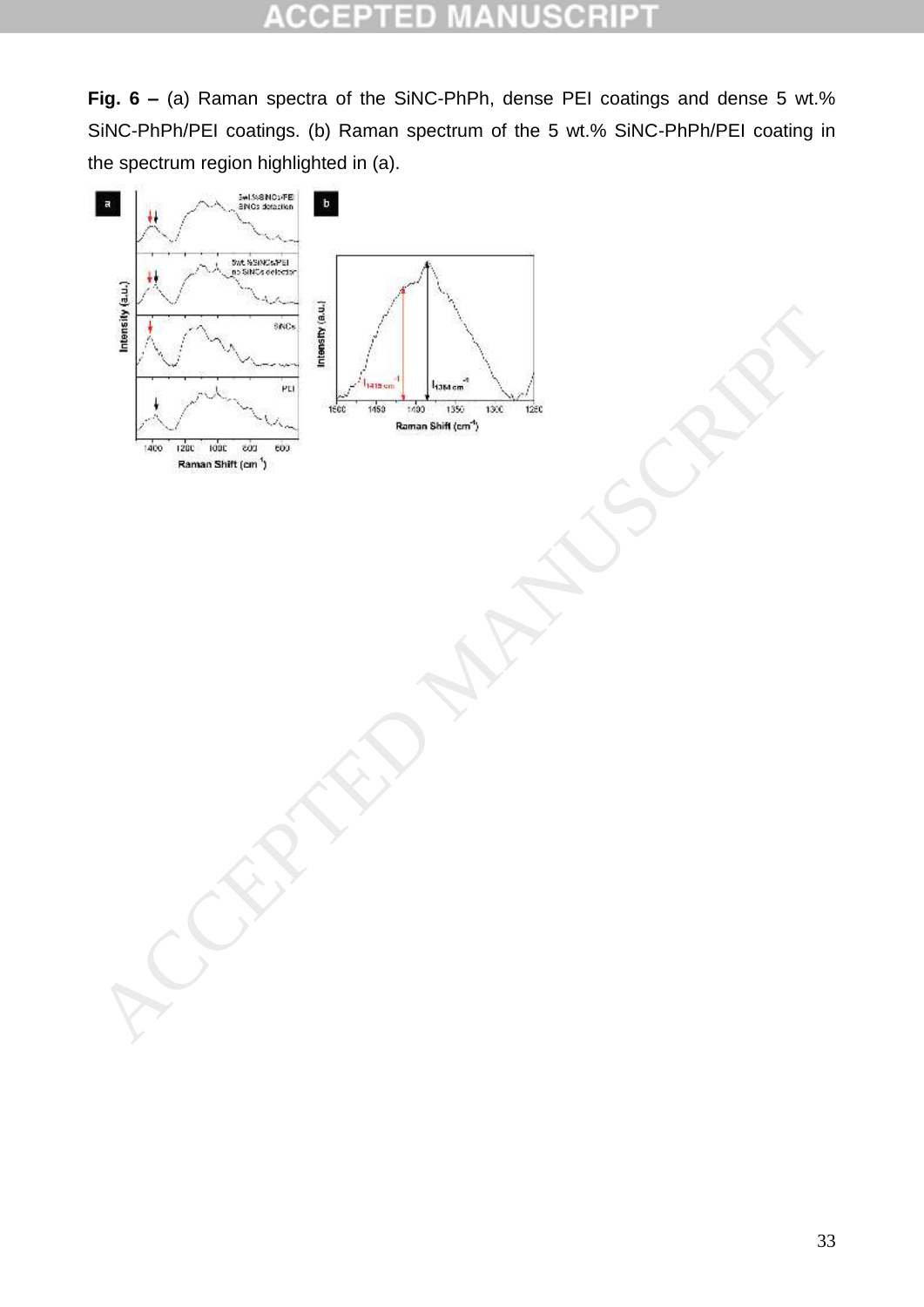#### sh n CCEP

**Fig. 7 –** Confocal Raman mapping analyses of the dense 5 wt.% SiNC-PhPh/PEI coating: (a) photograph of the sample surface, (b) respective top-view image of the 3D reconstruction built from the Raman shift of SiNC-PhPh obtained in (a), and (c) tilted perspective of the 3D reconstruction of (b).



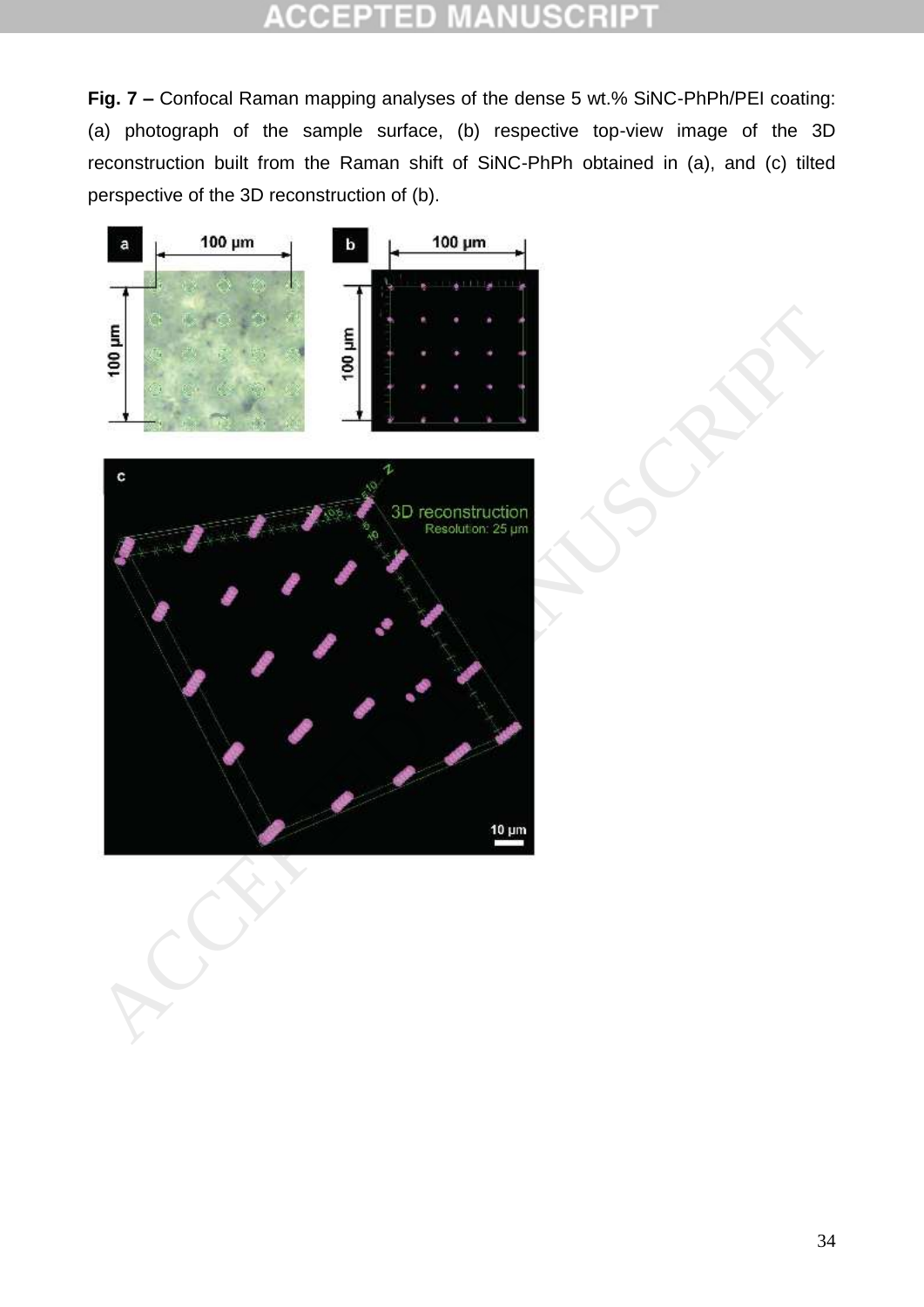#### **ACCEPT** ED SCRI P U ä

**Fig. 8 –** Evolution of the visual appearance during the immersion tests of PEI (control) and 5 wt.% SiNC-PhPh/PEI dip coated AZ31 substrates in 0.5 M NaCl: (a) porous (DMAc) and (b) dense (DCM) coatings.

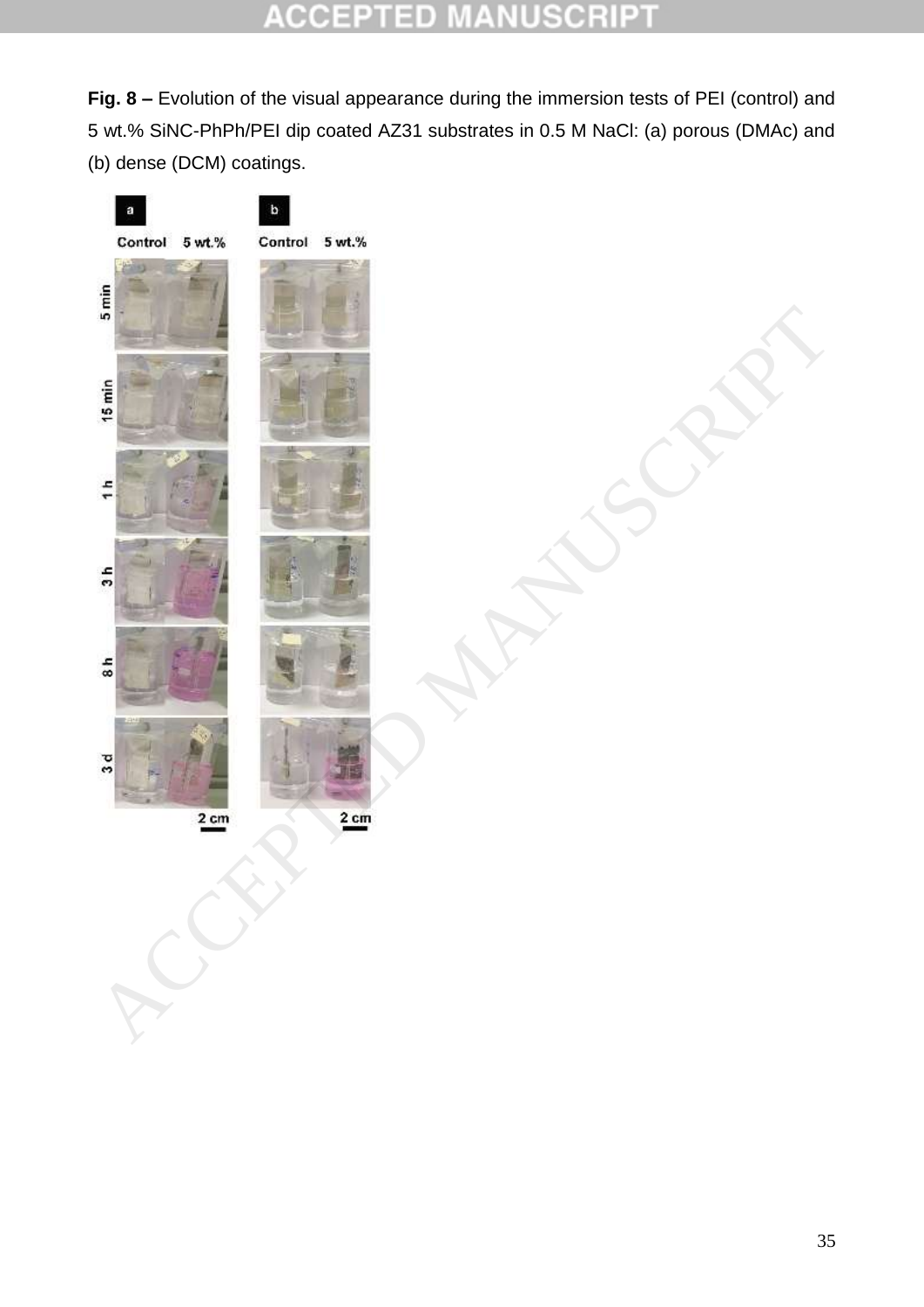#### CCEP 5H D  $\pm$ m o

**Fig. 9 –** Magnified photographs of the color changes of the 5 wt.% SiNC-PhPh/PEI coatings in 0.5 M NaCl solution: (a) porous (DMAc) and (b) dense (DCM) coatings. Pink highlighted circles: color of PhPh detected.

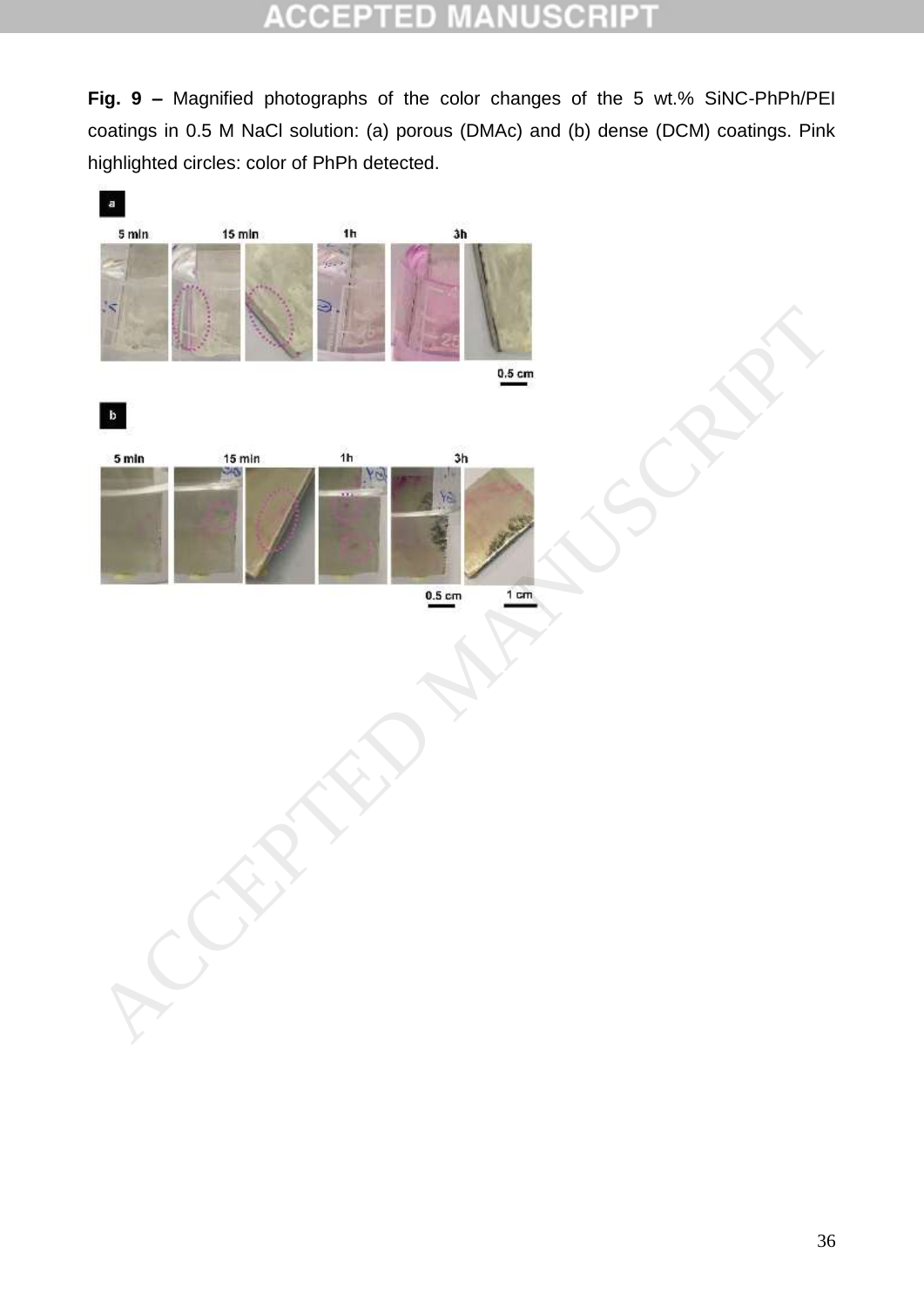#### **CCEPT** 5H D C Ė  $\mathbb{Z}_+$ B

**Fig. 10 –** Bode plots of the AZ31 substrates coated with 5 wt.% SiNC-PhPh/PEI coatings after up to 24 hours immersion in 0.5 M NaCl solution: (a) porous (DMAc) and (b) dense (DCM) coatings.

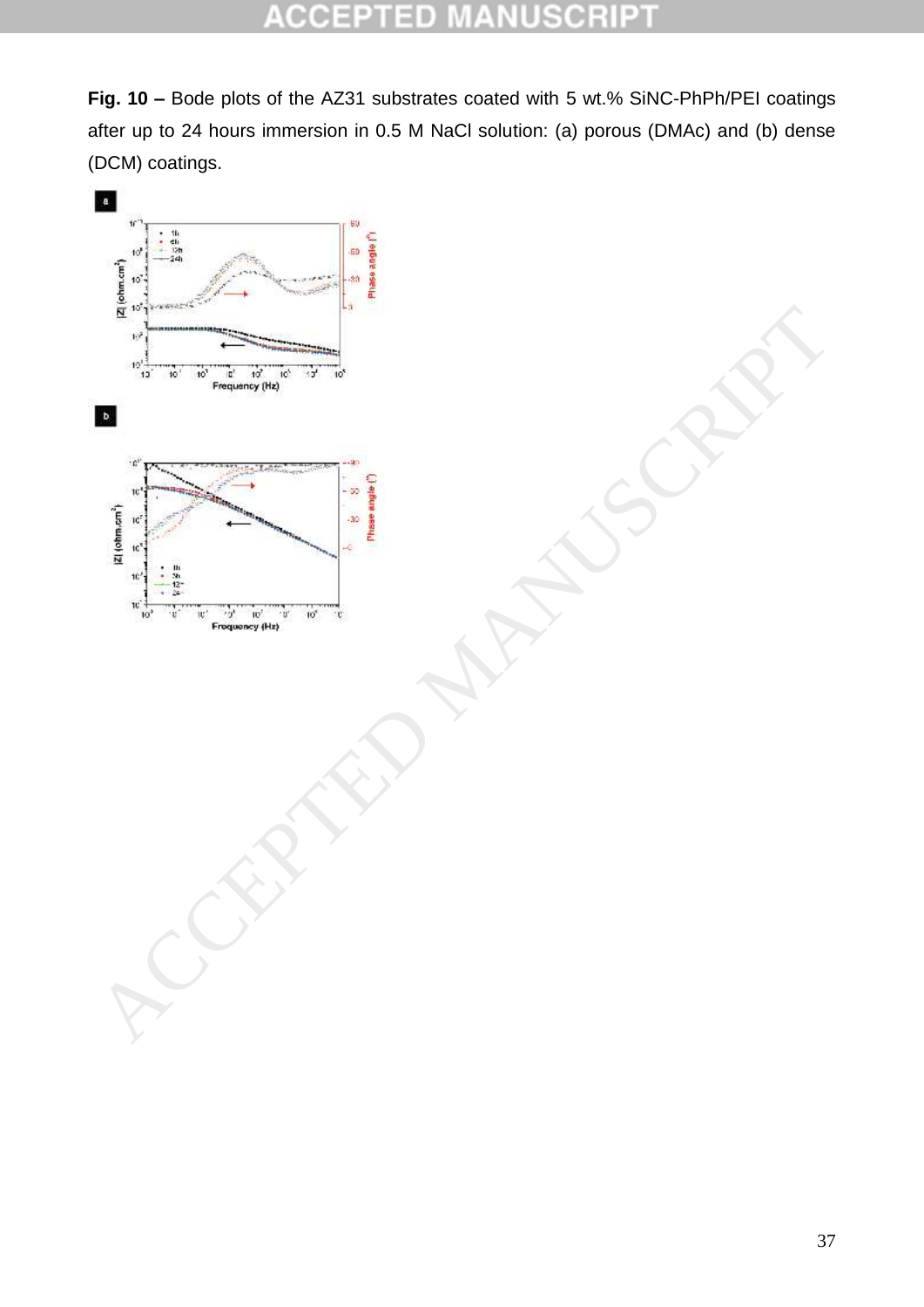**Fig. 11 –** DVIT images and respective EIS (10<sup>-2</sup> Hz) recording of (a and b) porous and (c and d) dense 5 wt.% SiNC-PhPh/PEI coated AZ31 substrates in 0.5 M NaCl over time.

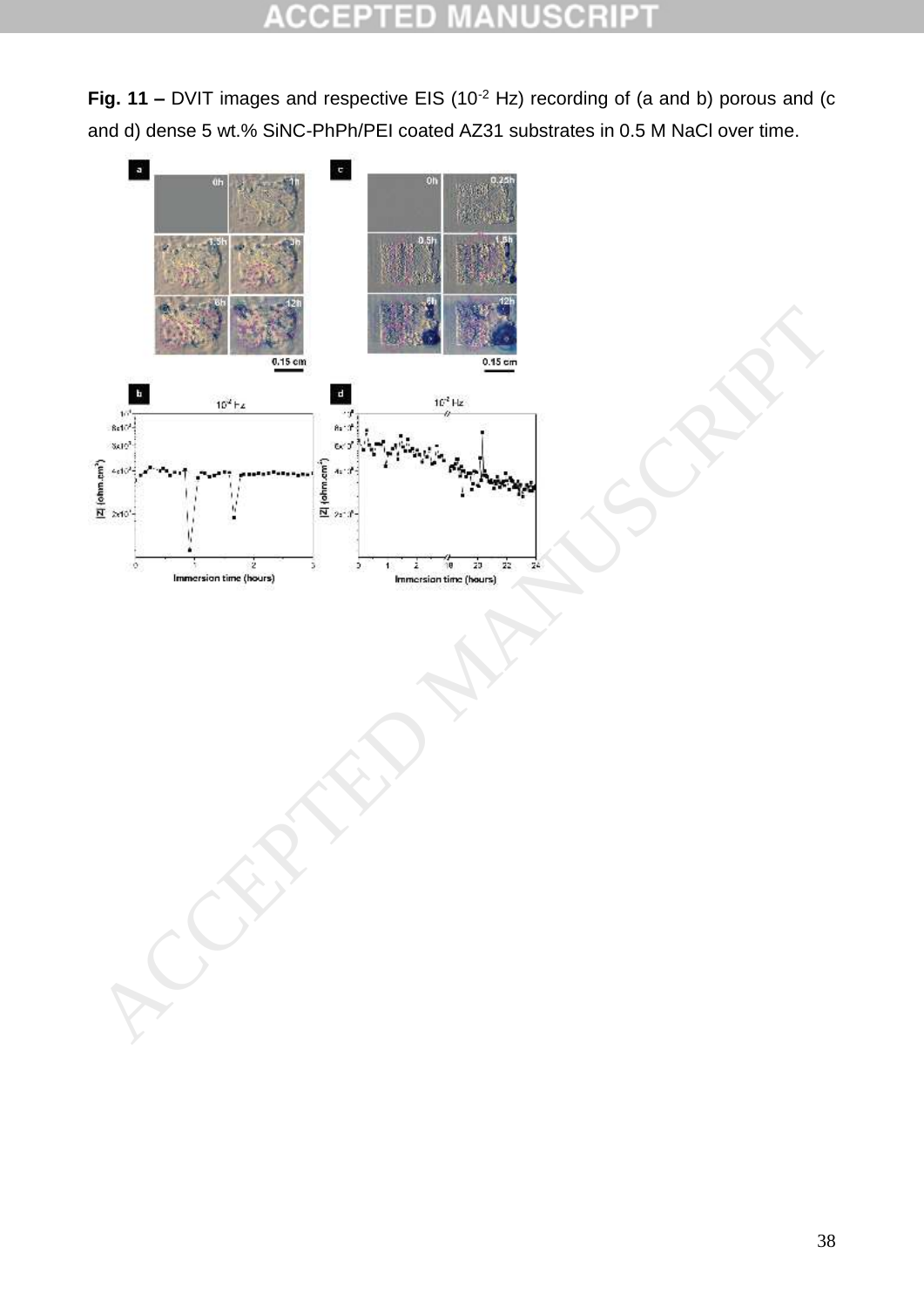#### **ACCEPTED** NТ. VUSCRI P) t,

**Fig. 12 –** Optical and DVIT images recording of the dense 5 wt.% SiNC-PhPh/PEI coated AZ31 substrates with an artificial defect, after (a and b) 0 hours, (c and d) 0.08 hours, (e and f) 1 hour and (g and h) 12 hours in 0.5 M NaCl. Inset: images of the scribe for each time recorded.